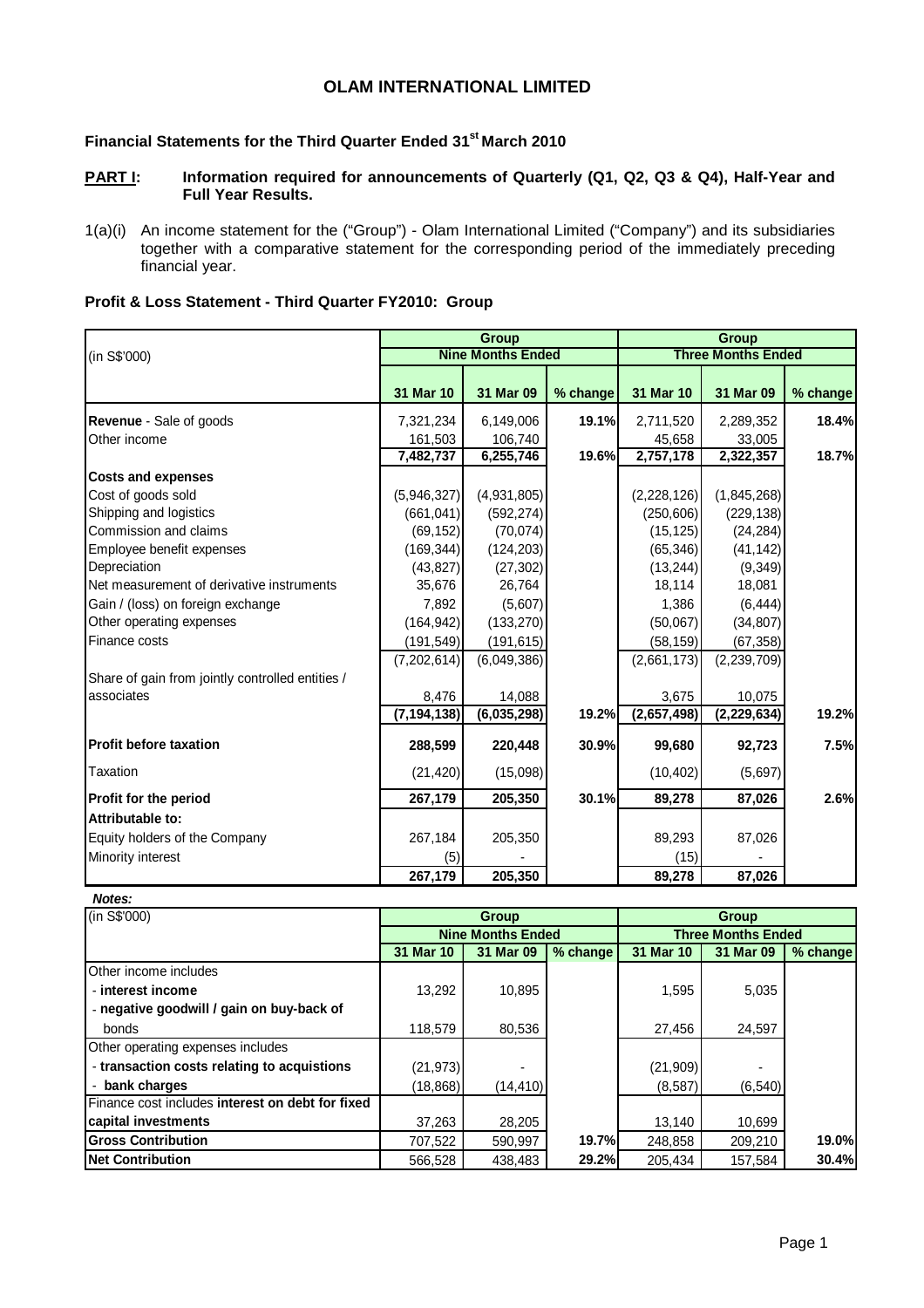1(a)(ii) A statement of comprehensive income for the ("Group") - Olam International Limited ("Company") and its subsidiaries together with a comparative statement for the corresponding period of the immediately preceding financial year.

With effect from 1 January 2009, FRS 1 Presentation of Financial Statements requires an entity to present a Statement of Comprehensive Income, all items of income and expenditure that are not required to be recognized in Income Statement. Previously, such items were included in the Statement of Changes in Equity. This is a change in presentation and does not affect the recognition or measurement of the entity's transactions.

|                                                                                                    |           | <b>Group</b>             | Group                     |                 |  |  |
|----------------------------------------------------------------------------------------------------|-----------|--------------------------|---------------------------|-----------------|--|--|
| (in S\$'000)                                                                                       |           | <b>Nine Months Ended</b> | <b>Three Months Ended</b> |                 |  |  |
|                                                                                                    | 31 Mar 10 | 31 Mar 09                | 31 Mar 10                 | 31 Mar 09       |  |  |
| Profit for the period                                                                              | 267,179   | 205,350                  | 89,278                    | 87,026          |  |  |
| <b>Other Comprehensive Income:</b><br>Net (loss) / gain on fair value changes during<br>the period | (19, 313) | 169,541                  | 79,976                    | 28,076          |  |  |
| Recognised in the profit and loss account<br>on occurrence of hedged transactions                  | (68, 469) | 7,024                    | (36,600)                  | (86, 778)       |  |  |
| Foreign currency translation adjustment<br>Other comprehensive (loss) / income                     | 25,569    | 61,575<br>238,140        | 53,182                    | 64,121<br>5,419 |  |  |
|                                                                                                    | (62, 213) |                          | 96,558                    |                 |  |  |
| <b>Total Comprehensive Income</b>                                                                  | 204,966   | 443,490                  | 185,836                   | 92,445          |  |  |
| Attributable to:                                                                                   |           |                          |                           |                 |  |  |
| Equity holders of the Company                                                                      | 204,971   | 443,490                  | 185,851                   | 92,445          |  |  |
| Minority interest                                                                                  | (5)       |                          | (15)                      |                 |  |  |
|                                                                                                    | 204,966   | 443,490                  | 185,836                   | 92,445          |  |  |

### **Statement of Comprehensive Income – Third Quarter FY2010: Group**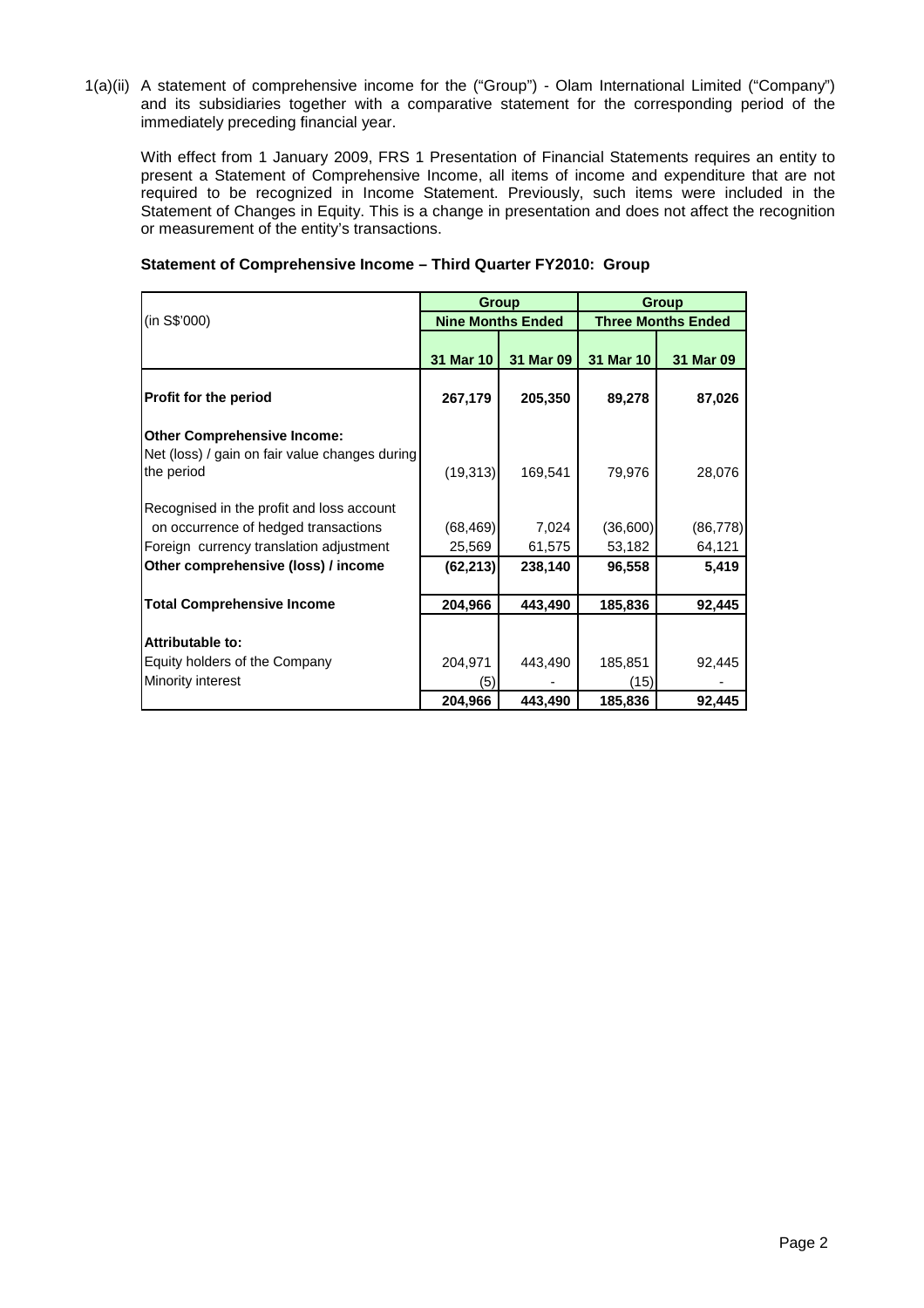1(b)(i) A Balance Sheet (for the Issuer and Group), together with a comparative statement as at the end of the immediately preceding financial year.

| (in S\$'000)                                   | <b>Group</b> |               | <b>Company</b> |               |  |  |
|------------------------------------------------|--------------|---------------|----------------|---------------|--|--|
|                                                | 31 Mar 10    | 30 Jun 09     | 31 Mar 10      | 30 Jun 09     |  |  |
| <b>Non-current assets</b>                      |              |               |                |               |  |  |
| Property, plant and equipment                  | 1,176,965    | 533,963       | 3,910          | 2,974         |  |  |
| Intangible assets                              | 351,948      | 127,538       | 8,582          | 8,940         |  |  |
| Investment in subsidiary companies             |              |               | 848,743        | 314,556       |  |  |
| Deferred tax assets                            | 41,456       | 74,704        |                | 13,096        |  |  |
| Interest in jointly controlled entities        | 214,503      | 294,407       | 170,939        | 254,586       |  |  |
| Investment in associates                       | 288,455      | 106,520       | 285,387        | 105,817       |  |  |
| Other non current assets                       | 11,770       | 11,154        | 11,529         | 10,922        |  |  |
|                                                | 2,085,097    | 1,148,286     | 1,329,090      | 710,891       |  |  |
| Current assets                                 |              |               |                |               |  |  |
| Amounts due from subsidiary companies          |              |               | 518,677        | 747,613       |  |  |
| Trade receivables                              | 544,002      | 732,500       | 65,592         | 237,296       |  |  |
| Margin accounts with brokers                   | 92,294       | 64,839        | 84,911         | 55,521        |  |  |
| Inventories                                    | 2,556,437    | 1,966,419     | 978,915        | 550,729       |  |  |
| Advance payments to suppliers                  | 437,685      | 277,683       | 308,118        | 85,527        |  |  |
| Advance payments to subsidiary companies       |              |               | 1,632,978      | 935,336       |  |  |
| Other current assets                           | 546,669      | 342,075       | 178,117        | 85,651        |  |  |
| <b>Fixed deposits</b>                          | 200,963      | 239,688       | 169,825        | 228,009       |  |  |
| Cash and bank balances                         | 319,504      | 294,130       | 94,709         | 59,628        |  |  |
| Fair value of derivative financial instruments | 647,301      | 349,796       | 482,246        | 279,242       |  |  |
|                                                | 5,344,855    | 4,267,130     | 4,514,088      | 3,264,552     |  |  |
| <b>Current liabilities</b>                     |              |               |                |               |  |  |
| Trade payables and accruals                    | (381, 781)   | (658, 988)    | (198, 036)     | (420, 115)    |  |  |
| Other current liabilities                      | (75, 463)    | (58, 595)     | (53, 501)      | (35, 871)     |  |  |
| Amounts due to bankers                         | (1,535,204)  | (1,869,640)   | (921, 268)     | (1, 166, 700) |  |  |
| Medium term notes                              | (93,000)     | (128,005)     | (93,000)       | (128,005)     |  |  |
| Provision for taxation                         | (23, 917)    | (11, 410)     | (14,090)       | (14, 732)     |  |  |
| Fair value of derivative financial instruments | (768, 336)   | (403, 528)    | (641, 713)     | (347, 333)    |  |  |
|                                                | (2,877,701)  | (3, 130, 166) | (1,921,608)    | (2, 112, 756) |  |  |
|                                                |              |               |                |               |  |  |
| <b>Net current assets</b>                      | 2,467,154    | 1,136,964     | 2,592,480      | 1,151,796     |  |  |
|                                                |              |               |                |               |  |  |
| <b>Non-current liabilities</b>                 |              |               |                |               |  |  |
| Deferred tax liabilities                       | (91, 964)    | (62, 812)     | (5,938)        |               |  |  |
| Term loans from banks                          | (1,732,905)  | (1,008,312)   | (1,400,577)    | (764, 602)    |  |  |
| Medium term notes                              | (250,000)    |               | (250,000)      |               |  |  |
| Convertible Bonds                              | (716, 395)   | (168, 234)    | (716, 395)     | (168, 234)    |  |  |
|                                                | (2,791,264)  | (1, 239, 358) | (2,372,910)    | (932, 836)    |  |  |
|                                                |              |               |                |               |  |  |
| <b>Net assets</b>                              | 1,760,987    | 1,045,892     | 1,548,660      | 929,851       |  |  |
| Equity attributable to equity holders of the   |              |               |                |               |  |  |
| Company                                        |              |               |                |               |  |  |
| Share capital                                  | 1,198,948    | 708,586       | 1,198,948      | 708,586       |  |  |
| Reserves                                       | 561,998      | 337,260       | 349,712        | 221,265       |  |  |
|                                                | 1,760,946    | 1,045,846     | 1,548,660      | 929,851       |  |  |
| Minority interest                              | 41           | 46            |                |               |  |  |
| <b>Total equity</b>                            | 1,760,987    | 1,045,892     | 1,548,660      | 929,851       |  |  |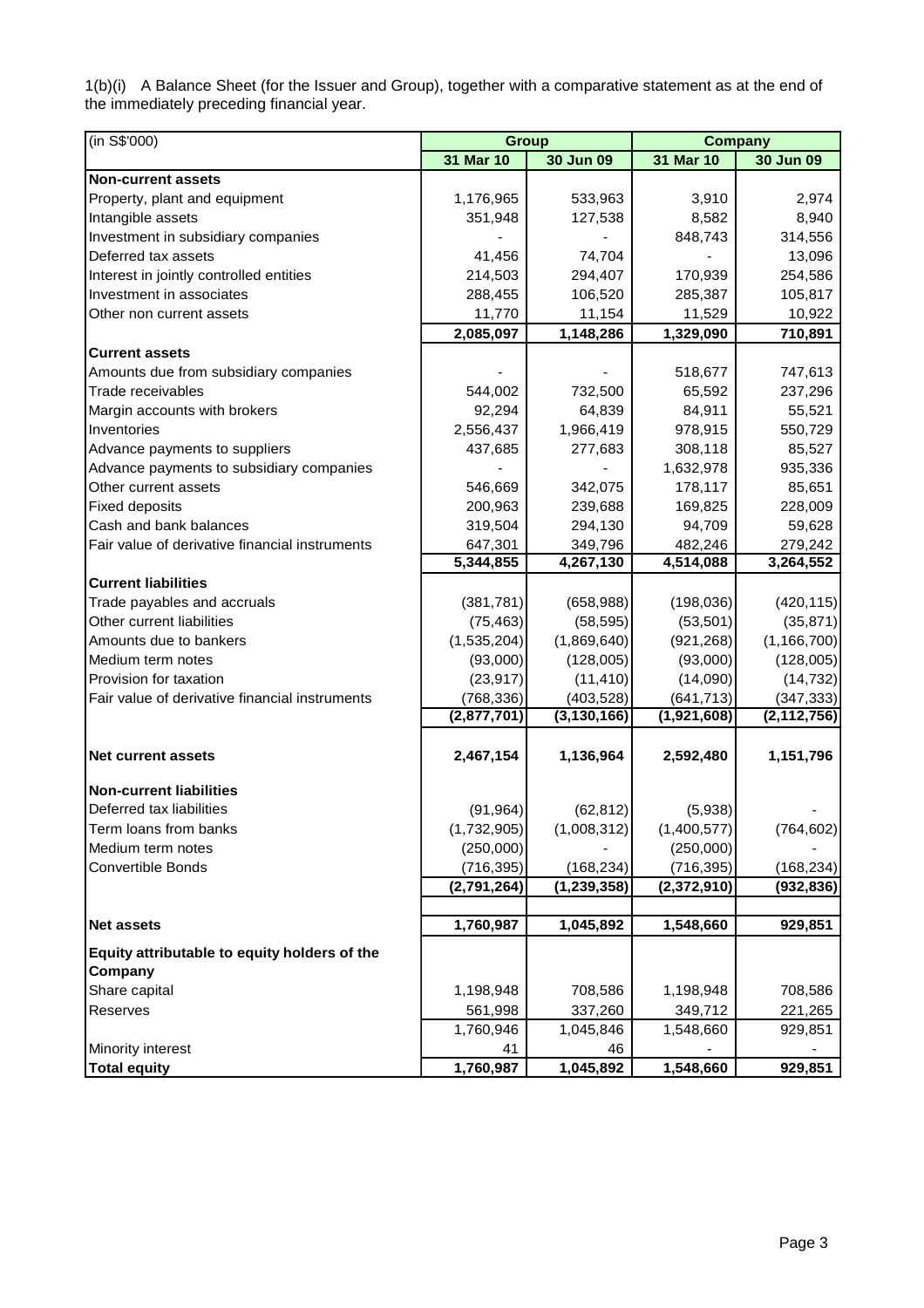1(b)(ii) Aggregate amount of Group's borrowings and debt securities.

### **Amount repayable in one year or less or on demand**

|                   |                | 31 Mar 10        | 30 Jun 09      |                  |  |
|-------------------|----------------|------------------|----------------|------------------|--|
|                   | <b>Secured</b> | <b>Unsecured</b> | <b>Secured</b> | <b>Unsecured</b> |  |
|                   | (in S\$'000)   | (in S\$'000)     | (in S\$'000)   | (in S\$'000)     |  |
| Overdrafts        |                | 101,323          | ٠              | 265,141          |  |
| Loans             |                | 1,433,881        | ٠              | 1,604,499        |  |
| Medium Term Notes |                | 93,000           | ٠              | 128,005          |  |
| <b>Total</b>      | $\blacksquare$ | 1,628,204        | $\blacksquare$ | 1,997,645        |  |

# **Amount repayable after one year**

|                          |                | 31 Mar 10        | 30 Jun 09      |                  |  |  |
|--------------------------|----------------|------------------|----------------|------------------|--|--|
|                          | <b>Secured</b> | <b>Unsecured</b> | <b>Secured</b> | <b>Unsecured</b> |  |  |
|                          | (in S\$'000)   | (in S\$'000)     | (in S\$'000)   | (in S\$'000)     |  |  |
| Medium / Long Term Loans | 11,254         | 1,721,651        | 11,957         | 996,355          |  |  |
| Medium Term Notes        |                | 250,000          | ٠              |                  |  |  |
| Convertible Bonds        |                | 716,395          | ۰              | 168,234          |  |  |
| <b>Total</b>             | 11,254         | 2,688,046        | 11,957         | 1,164,589        |  |  |

# **Details of any Collateral**

The Group's subsidiary, Universal Blanchers LLC in the United States, has an outstanding loan equivalent to S\$11.3 m (S\$12.0 m as at 30 June 2009) which is secured on the assets of the subsidiary.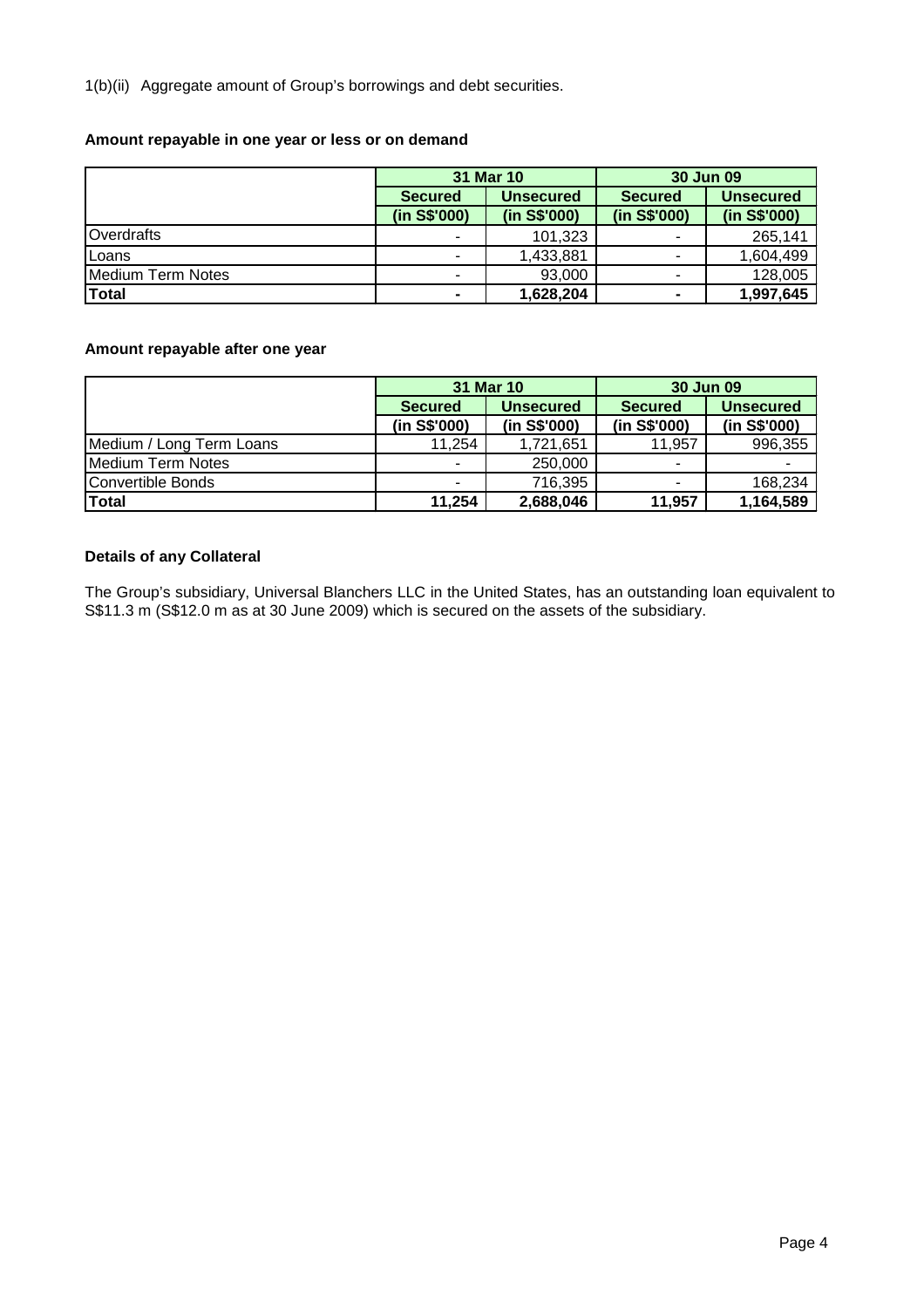1(c) A Cash Flow Statement (for the Group), together with a comparative statement for the corresponding period of the immediately preceding financial year.

|                                                                  | Group                    |            | Group                     |            |  |
|------------------------------------------------------------------|--------------------------|------------|---------------------------|------------|--|
| (in S\$'000)                                                     | <b>Nine Months Ended</b> |            | <b>Three Months Ended</b> |            |  |
|                                                                  | 31 Mar 10                | 31 Mar 09  | 31 Mar 10                 | 31 Mar 09  |  |
| Cash flow from operating activities                              |                          |            |                           |            |  |
| <b>Profit before taxation</b>                                    | 288,599                  | 220,448    | 99,680                    | 92,723     |  |
| Adjustments for:                                                 |                          |            |                           |            |  |
| Share of results from jointly controlled entities / associates   | (8, 476)                 | (14,088)   | (3,675)                   | (10, 075)  |  |
| Depreciation of property, plant and equipment                    | 43,827                   | 27,302     | 13,244                    | 9,349      |  |
| Gain on disposal of property, plant and equipment                | (139)                    | (841)      | (400)                     | (782)      |  |
| Gain on convertible bonds buy back                               |                          | (80, 536)  |                           | (24, 597)  |  |
| Net measurement of derivative instruments                        | (35, 676)                | (26, 764)  | (18, 114)                 | (18,081)   |  |
| Amortisation of intangible assets                                | 1,622                    | 1,187      | 311                       | 459        |  |
| Cost of share-based payments                                     | 8,697                    | 3,351      | 3,282                     | 1,029      |  |
| Interest income                                                  | (13, 292)                | (10, 895)  | (1, 595)                  | (5,035)    |  |
| Interest expense                                                 | 191,549                  | 191,615    | 58,159                    | 67,358     |  |
| Negative goodwill arising from acquisitions                      | (96, 606)                |            | (5, 547)                  |            |  |
| Operating cash flow before reinvestment in working capital       | 380,105                  | 310,779    | 145,345                   | 112,348    |  |
| (Increase) / decrease in inventories                             | (659, 491)               | 77,009     | 75,756                    | (50, 810)  |  |
| (Increase) / decrease in trade & other receivables               | (13, 812)                | 254,236    | (26, 161)                 | (68, 636)  |  |
| (Increase) / decrease in advance payments to suppliers           | (169, 812)               | (82, 805)  | 857                       | (172, 473) |  |
| Decrease in trade & other payables                               | (228, 604)               | (264, 522) | (21, 106)                 | (277, 564) |  |
| Cash flow (used in) / generated from operations                  | (691, 614)               | 294,697    | 174,691                   | (457, 135) |  |
| Interest income received                                         |                          | 10,895     | (11,696)                  | 5,035      |  |
| Interest expense paid                                            | (198, 787)               | (188, 544) | (74, 904)                 | (67, 358)  |  |
| Tax (paid) / refund                                              | (8, 510)                 | (8,963)    | 1,841                     | 401        |  |
| Net cash flow (used in) / generated from operating activities    | (898, 911)               | 108,085    | 89,932                    | (519, 057) |  |
| Cash flow from investing activities                              |                          |            |                           |            |  |
| Proceeds from disposal of property, plant and equipment          | 7,947                    | 11,582     |                           | 2,951      |  |
| Purchase of property, plant and equipment                        | (143, 975)               | (86, 303)  | (82, 689)                 | (43, 750)  |  |
| Acquisition of subsidiaries - net of cash acquired               | (634, 412)               |            | (362, 100)                |            |  |
| Investment in jointly controlled entities / associates           | (107, 720)               | (325,091)  |                           | (13,070)   |  |
| Repayment from jointly controlled entities                       |                          | (137)      |                           | (224)      |  |
| Net cash flow used in investing activities                       | (878, 160)               | (399, 949) | (444, 789)                | (54,093)   |  |
| Cash flow from financing activities                              |                          |            |                           |            |  |
| Proceeds from loans from banks                                   | 636,793                  | 362,283    | 124,675                   | 643,115    |  |
| Proceeds from issuance of shares on exercise of share options    | 8,430                    | 148        | 854                       |            |  |
| Proceeds from issuance of shares for cash                        | 437,389                  | 417,375    |                           |            |  |
| Proceeds from issuance / (repayment) of convertible bonds        | 683,412                  | (110, 570) |                           |            |  |
| Dividends paid on ordinary shares by the Company                 | (96, 054)                | (42, 833)  | (40, 381)                 |            |  |
| Proceeds / (repayment) of medium term notes                      | 219,517                  | (131, 857) | 219,523                   | (7, 731)   |  |
| Net cash flow provided by financing activities                   | 1,889,487                | 494,546    | 304,671                   | 635,384    |  |
| Net effect of exchange rate changes on cash and cash equivalents | 38,051                   | 18,396     | 61,615                    | 26,173     |  |
| Net increase / (decrease) in cash and cash equivalents           | 150,467                  | 221,078    | 11,428                    | 88,407     |  |
| Cash and cash equivalents at the beginning of the period         | 268,677                  | 164,261    | 407,716                   | 296,932    |  |
| Cash and cash equivalents* at the end of the period              | 419,144                  | 385,339    | 419,144                   | 385,339    |  |

\*Cash and cash equivalents include cash and bank balances, fixed deposits less overdrafts.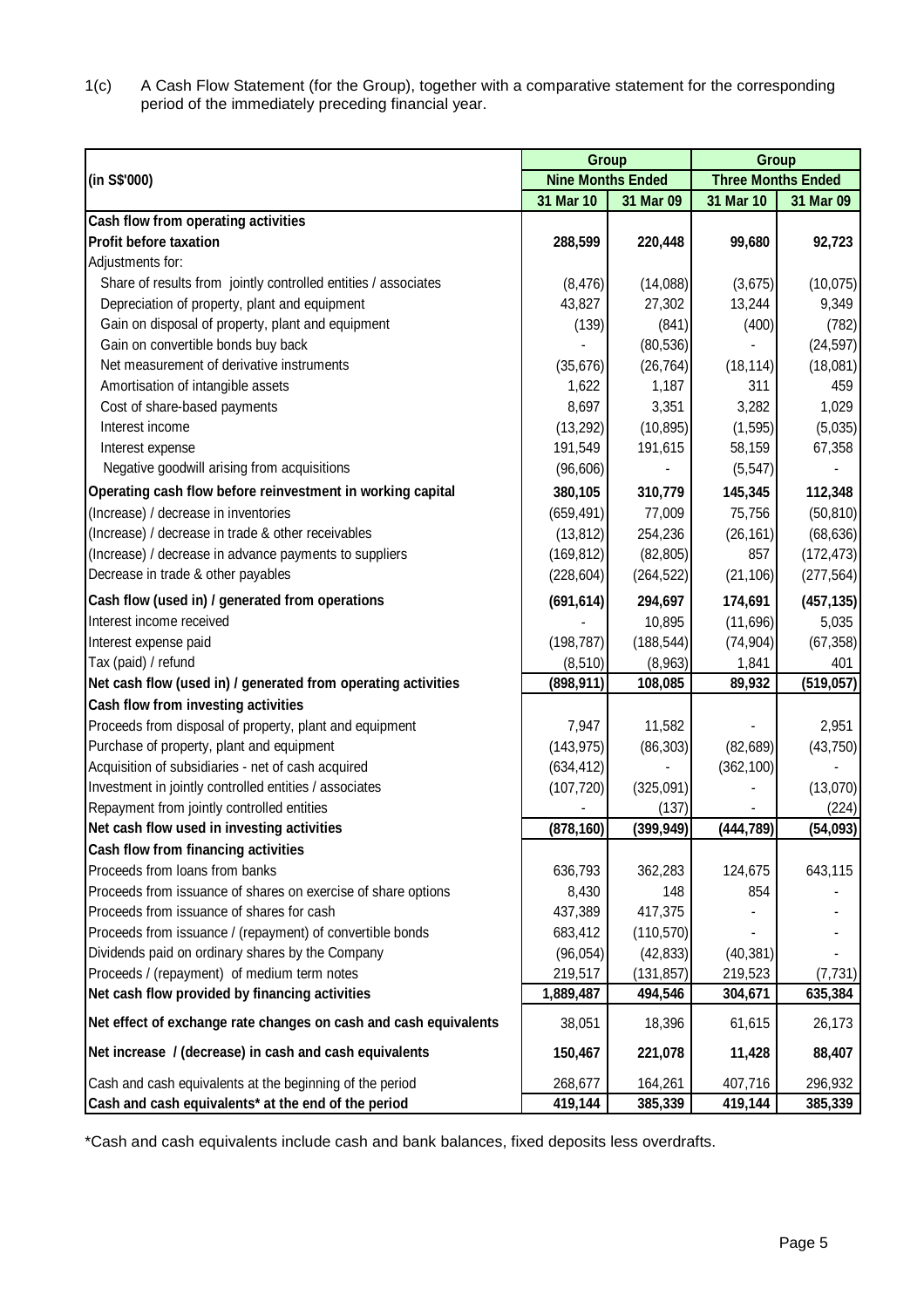1(d)(i) A statement (for the Issuer and Group) showing either (i) all changes in equity, or (ii) changes in equity other than those arising from capitalisation issues and distributions to shareholders, together with a comparative statement for the corresponding period of the immediately preceding financial year.

|                                                 |           | Attributable to equity holders of the Company |                 |                   |                 |                 |                 |              |                 |               |
|-------------------------------------------------|-----------|-----------------------------------------------|-----------------|-------------------|-----------------|-----------------|-----------------|--------------|-----------------|---------------|
|                                                 |           |                                               | Foreign         |                   |                 |                 |                 |              |                 |               |
|                                                 | Share     | Capital                                       | Currency        | <b>Fair Value</b> | Share-based     | Revenue         | Total           | <b>Total</b> | <b>Minority</b> | <b>Total</b>  |
| <b>Group 9 Months</b>                           | Capital   | <b>Reserves</b>                               | Translation     | Adjustment        | Compensation    | <b>Reserves</b> | <b>Reserves</b> |              | <b>Interest</b> | <b>Equity</b> |
|                                                 |           |                                               | <b>Reserves</b> | <b>Reserves</b>   | <b>Reserves</b> |                 |                 |              |                 |               |
|                                                 | \$'000    | \$'000                                        | \$'000          | \$'000            | \$'000          | \$'000          | \$'000          | \$'000       | \$'000          | \$'000        |
| At 31 Mar 2010:                                 |           |                                               |                 |                   |                 |                 |                 |              |                 |               |
| At 1 July 2009                                  | 708,586   | 24,450                                        | (85,035)        | (179, 943)        | 17,765          | 560,023         | 337,260         | 1,045,846    | 46              | 1,045,892     |
| Profit for the period                           |           |                                               |                 |                   |                 | 267,184         | 267,184         | 267,184      | (5)             | 267,179       |
| Other comprehensive income for the period       |           |                                               | 25,569          | (87, 782)         |                 |                 | (62, 213)       | (62, 213)    |                 | (62, 213)     |
| Total comprehensive income for the period       |           |                                               | 25,569          | (87, 782)         | $\blacksquare$  | 267,184         | 204,971         | 204,971      | (5)             | 204,966       |
| Dividends on ordinary shares                    |           |                                               |                 |                   |                 | (110, 168)      | (110, 168)      | (110, 168)   |                 | (110, 168)    |
| Share-based expense                             |           |                                               |                 |                   | 8,697           |                 | 8,697           | 8,697        |                 | 8,697         |
| Issue of shares for cash                        | 437,389   |                                               |                 |                   |                 |                 |                 | 437,389      |                 | 437.389       |
| Issue of shares upon conversion of bonds        | 30,429    | (3, 149)                                      |                 |                   |                 |                 | (3, 149)        | 27,280       |                 | 27,280        |
| Issue of shares under the Scrip Dividend Scheme | 14,114    |                                               |                 |                   |                 |                 |                 | 14,114       |                 | 14,114        |
| Issue of shares on exercise of share option     | 8,430     |                                               |                 |                   |                 |                 |                 | 8,430        |                 | 8,430         |
| Equity portion of convertible bonds             |           | 124,387                                       |                 |                   |                 |                 | 124.387         | 124,387      |                 | 124,387       |
| At 31 March 2010                                | 1,198,948 | 145,688                                       | (59, 466)       | (267, 725)        | 26,462          | 717,039         | 561,998         | 1,760,946    | 41              | 1,760,987     |
| At 31 Mar 2009:                                 |           |                                               |                 |                   |                 |                 |                 |              |                 |               |
| At 1 July 2008                                  | 704,870   |                                               | (84, 434)       | (325, 878)        | 13,474          | 330,382         | (66, 456)       | 638,414      | ٠               | 638,414       |
| Profit for the period                           |           |                                               |                 |                   |                 | 205,350         | 205,350         | 205,350      |                 | 205,350       |
| Gain on buy-back of convertible bonds           |           | (21, 479)                                     |                 |                   |                 | 21,479          |                 |              |                 |               |
| Other comprehensive Income for the period       |           |                                               | 61,575          | 176,565           |                 |                 | 238,140         | 238,140      |                 | 238,140       |
| Total comprehensive Income for the period       |           | (21, 479)                                     | 61,575          | 176,565           | $\blacksquare$  | 226,829         | 443,490         | 443,490      | ۰               | 443,490       |
| Dividends on ordinary shares                    |           |                                               |                 |                   |                 | (42, 833)       | (42, 833)       | (42, 833)    |                 | (42, 833)     |
| Share-based expense                             |           |                                               |                 |                   | 3,397           |                 | 3,397           | 3,397        |                 | 3,397         |
| Issue of shares on exercise of share option     | 148       |                                               |                 |                   |                 |                 |                 | 148          |                 | 148           |
| Equity portion of Convertible bonds             |           | 47,165                                        |                 |                   |                 |                 | 47,165          | 47,165       |                 | 47,165        |
| At 31 March 2009                                | 705,018   | 25.686                                        | (22, 859)       | (149, 313)        | 16,871          | 514,378         | 384,763         | 1,089,781    |                 | 1,089,781     |

|                                                 |           |                 |                 |                   | Attributable to equity holders of the Company |                 |                 |               |
|-------------------------------------------------|-----------|-----------------|-----------------|-------------------|-----------------------------------------------|-----------------|-----------------|---------------|
|                                                 |           |                 | Foreign         |                   |                                               |                 |                 |               |
|                                                 | Share     | Capital         | Currency        | <b>Fair Value</b> | Share-based                                   | Revenue         | Total           | <b>Total</b>  |
| <b>Company 9 Months</b>                         | Capital   | <b>Reserves</b> | Translation     | Adjustment        | Compensation                                  | <b>Reserves</b> | <b>Reserves</b> | <b>Equity</b> |
|                                                 |           |                 | <b>Reserves</b> | <b>Reserves</b>   | <b>Reserves</b>                               |                 |                 |               |
|                                                 | \$'000    | \$'000          | \$'000          | \$'000            | \$'000                                        | \$'000          | \$'000          | \$'000        |
| At 31 Mar 2010:                                 |           |                 |                 |                   |                                               |                 |                 |               |
| At 1 July 2009                                  | 708,586   | 24,450          | (41, 562)       | (220, 167)        | 17,765                                        | 440,779         | 221,265         | 929,851       |
| Profit for the period                           |           |                 |                 |                   |                                               | 201,024         | 201,024         | 201,024       |
| Other comprehensive income for the period       |           |                 | (44, 596)       | (47, 748)         |                                               |                 | (92, 344)       | (92, 344)     |
| Total comprehensive income for the period       |           | $\blacksquare$  | (44, 596)       | (47, 748)         | $\blacksquare$                                | 201,024         | 108,680         | 108,680       |
| Dividends on ordinary shares                    |           |                 |                 |                   |                                               | (110, 168)      | (110, 168)      | (110, 168)    |
| Share-based expense                             |           |                 |                 |                   | 8,697                                         |                 | 8,697           | 8,697         |
| Issue of shares for cash                        | 437.389   |                 |                 |                   |                                               |                 |                 | 437,389       |
| Issue of shares up on conversion of bonds       | 30.429    | (3, 149)        |                 |                   |                                               |                 | (3, 149)        | 27,280        |
| Issue of shares under the Scrip Dividend Scheme | 14,114    |                 |                 |                   |                                               |                 |                 | 14,114        |
| Issue of shares on exercise of share option     | 8,430     |                 |                 |                   |                                               |                 |                 | 8,430         |
| Equity portion of convertible bonds             |           | 124,387         |                 |                   |                                               |                 | 124,387         | 124,387       |
| At 31 March 2010                                | 1.198.948 | 145.688         | (86, 158)       | (267, 915)        | 26.462                                        | 531.635         | 349,712         | 1,548,660     |
| At 31 Mar 2009:                                 |           |                 |                 |                   |                                               |                 |                 |               |
| At 1 July 2008                                  | 704,870   |                 | (84, 230)       | (291, 729)        | 13,474                                        | 242,138         | (120, 347)      | 584,523       |
| Profit for the period                           |           |                 |                 |                   |                                               | 209,348         | 209,348         | 209,348       |
| Gain on buy-back of convertible bonds           |           | (21, 479)       |                 |                   |                                               | 21,479          |                 |               |
| Other comprehensive Income for the period       |           |                 | 84.093          | 15,147            |                                               |                 | 99,240          | 99,240        |
| Total comprehensive Income for the period       |           | (21, 479)       | 84,093          | 15,146            | $\overline{a}$                                | 230,827         | 308,587         | 308,587       |
| Dividends on ordinary shares                    |           |                 |                 |                   |                                               | (42, 833)       | (42, 833)       | (42, 833)     |
| Share-based expense                             |           |                 |                 |                   | 3,397                                         |                 | 3,397           | 3,397         |
| Issue of shares on exercise of share option     | 148       |                 |                 |                   |                                               |                 |                 | 148           |
| Equity portion of Convertible bonds             |           | 47,165          |                 |                   |                                               |                 | 47,165          | 47,165        |
| At 31 March 2009                                | 705,018   | 25,686          | (137)           | (276, 582)        | 16,871                                        | 430,133         | 195,970         | 900,987       |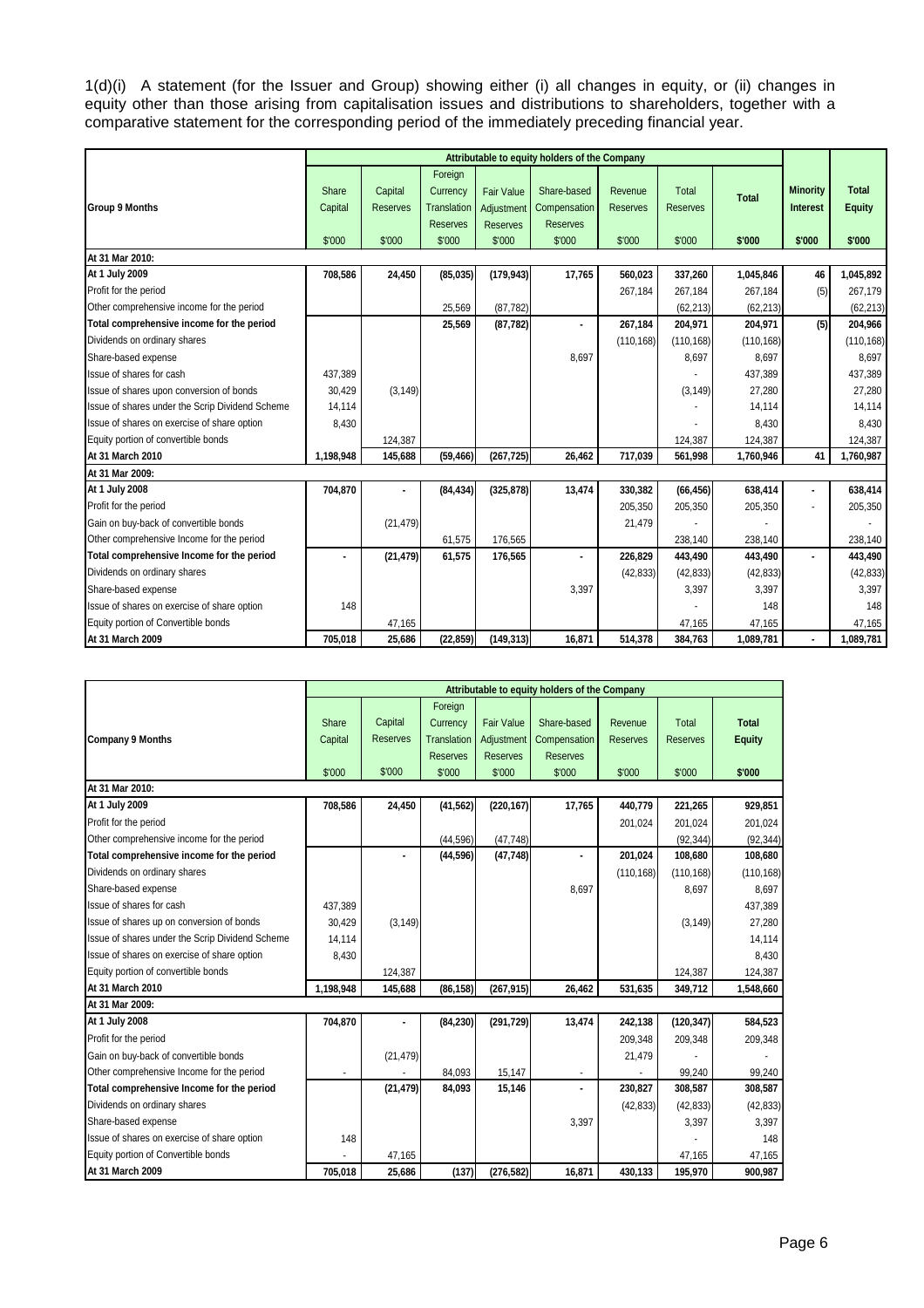|                                             |           | Attributable to equity holders of the Company |                    |                   |                 |                 |                 |              |                 |               |
|---------------------------------------------|-----------|-----------------------------------------------|--------------------|-------------------|-----------------|-----------------|-----------------|--------------|-----------------|---------------|
|                                             |           |                                               | Foreign            |                   |                 |                 |                 |              |                 |               |
|                                             | Share     | Capital                                       | Currency           | <b>Fair Value</b> | Share-based     | Revenue         | Total           | <b>Total</b> | <b>Minority</b> | <b>Total</b>  |
| Group 3 Months                              | Capital   | <b>Reserves</b>                               | <b>Translation</b> | Adjustment        | Compensation    | <b>Reserves</b> | <b>Reserves</b> |              | <b>Interest</b> | <b>Equity</b> |
|                                             |           |                                               | <b>Reserves</b>    | <b>Reserves</b>   | <b>Reserves</b> |                 |                 |              |                 |               |
|                                             | \$'000    | \$'000                                        | \$'000             | \$'000            | \$'000          | \$'000          | \$'000          | \$'000       | \$'000          | \$'000        |
| At 31 Mar 2010:                             |           |                                               |                    |                   |                 |                 |                 |              |                 |               |
| At 1 January 2010                           | 1,182,159 | 147,298                                       | (112, 648)         | (311, 101)        | 23,180          | 668,126         | 414,855         | 1,597,014    | 56              | 1,597,070     |
| Profit for the period                       |           |                                               |                    |                   |                 | 89,293          | 89,293          | 89,293       | (15)            | 89,278        |
| Other comprehensive income for the period   |           |                                               | 53.182             | 43.376            |                 |                 | 96,558          | 96,558       |                 | 96,558        |
| Total comprehensive Income for the period   |           |                                               | 53,182             | 43,376            |                 | 89,293          | 185,851         | 185,851      | (15)            | 185,836       |
| Dividends on ordinary shares                |           |                                               |                    |                   |                 | (40, 380)       | (40, 380)       | (40, 380)    |                 | (40, 380)     |
| Share-based expense                         |           |                                               |                    |                   | 3,282           |                 | 3,282           | 3,282        |                 | 3,282         |
| Issue of shares up on conversion of bonds   | 15,934    | (1,610)                                       |                    |                   |                 |                 | (1,610)         | 14,324       |                 | 14,324        |
| Issue of shares on exercise of share option | 855       |                                               |                    |                   |                 |                 |                 | 855          |                 | 855           |
| At 31 March 2010                            | 1,198,948 | 145,688                                       | (59, 466)          | (267, 725)        | 26,462          | 717,039         | 561,998         | 1,760,946    | 41              | 1,760,987     |
| At 31 Mar 2009:                             |           |                                               |                    |                   |                 |                 |                 |              |                 |               |
| At 1 January 2009                           | 705,018   | 5,259                                         | (86,980)           | (90, 610)         | 15,853          | 405,872         | 249,393         | 954,412      |                 | 954,412       |
| Profit for the period                       |           |                                               |                    |                   |                 | 87,027          | 87,027          | 87,027       |                 | 87,027        |
| Gain on buy-back of convertible bonds       |           | (21, 479)                                     |                    |                   |                 | 21,479          |                 |              |                 |               |
| Other comprehensive Income for the period   |           |                                               | 64,122             | (58, 703)         |                 |                 | 5,420           | 5,420        |                 | 5,420         |
| Total comprehensive Income for the period   |           | (21, 479)                                     | 64,122             | (58, 702)         | ٠.              | 108,505         | 92,446          | 92,446       |                 | 92,446        |
| Share-based expense                         |           |                                               |                    |                   | 1,018           |                 | 1,018           | 1,018        |                 | 1,018         |
| Issue of shares on exercise of share option |           |                                               |                    |                   |                 |                 |                 |              |                 |               |
| Equity portion of Convertible bonds         |           | 41,905                                        |                    |                   |                 |                 | 41,905          | 41,905       |                 | 41,905        |
| At 31 March 2009                            | 705,018   | 25,685                                        | (22, 859)          | (149, 312)        | 16,871          | 514,377         | 384,763         | 1,089,781    |                 | 1,089,781     |

|                                             |           |                 |                    |                   | Attributable to equity holders of the Company |                 |                 |               |
|---------------------------------------------|-----------|-----------------|--------------------|-------------------|-----------------------------------------------|-----------------|-----------------|---------------|
|                                             |           |                 | Foreign            |                   |                                               |                 |                 |               |
|                                             | Share     | Capital         | Currency           | <b>Fair Value</b> | Share-based                                   | Revenue         | Total           | <b>Total</b>  |
| <b>Company 3 Months</b>                     | Capital   | <b>Reserves</b> | <b>Translation</b> | Adjustment        | Compensation                                  | <b>Reserves</b> | <b>Reserves</b> | <b>Equity</b> |
|                                             |           |                 | <b>Reserves</b>    | <b>Reserves</b>   | <b>Reserves</b>                               |                 |                 |               |
|                                             | \$'000    | \$'000          | \$'000             | \$'000            | \$'000                                        | \$'000          | \$'000          | \$'000        |
| At 31 Mar 2010:                             |           |                 |                    |                   |                                               |                 |                 |               |
| At 1 January 2010                           | 1,182,159 | 147,298         | (75, 527)          | (365, 575)        | 23,180                                        | 426,772         | 156,148         | 1,338,307     |
| Profit for the period                       |           |                 |                    |                   |                                               | 145,243         | 145,243         | 145,243       |
| Other comprehensive income for the period   |           |                 | (10, 631)          | 97,660            |                                               |                 | 87,029          | 87,029        |
| Total comprehensive Income for the period   |           |                 | (10, 631)          | 97,660            | $\blacksquare$                                | 145,243         | 232,272         | 232,272       |
| Dividends on ordinary shares                |           |                 |                    |                   |                                               | (40, 380)       | (40, 380)       | (40, 380)     |
| Share-based expense                         |           |                 |                    |                   | 3,282                                         |                 | 3,282           | 3,282         |
| Issue of shares up on conversion of bonds   | 15.934    | (1,610)         |                    |                   |                                               |                 | (1,610)         | 14,324        |
| Issue of shares on exercise of share option | 855       |                 |                    |                   |                                               |                 |                 | 855           |
| At 31 March 2010                            | 1,198,948 | 145,688         | (86, 158)          | (267, 915)        | 26,462                                        | 531,635         | 349,712         | 1,548,660     |
| At 31 Mar 2009:                             |           |                 |                    |                   |                                               |                 |                 |               |
| At 1 January 2009                           | 705,018   | 5,259           | (46, 145)          | (193, 893)        | 15,853                                        | 257,638         | 38,712          | 743,730       |
| Profit for the period                       |           |                 |                    |                   |                                               | 151,016         | 151,016         | 151,016       |
| Gain on buy-back of convertible bonds       |           | (21, 479)       |                    |                   |                                               | 21,479          |                 |               |
| Other comprehensive Income for the period   |           |                 | 46.008             | (82, 689)         |                                               |                 | (36, 681)       | (36, 681)     |
| Total comprehensive Income for the period   |           | (21, 479)       | 46,008             | (82, 688)         |                                               | 172,494         | 114,335         | 114,335       |
| Share-based expense                         |           |                 |                    |                   | 1,018                                         |                 | 1,018           | 1,018         |
| Equity portion of Convertible bonds         |           | 41,906          |                    |                   |                                               |                 | 41,906          | 41,906        |
| At 31 March 2009                            | 705.018   | 25.686          | (137)              | (276, 582)        | 16,871                                        | 430,132         | 195.971         | 900,989       |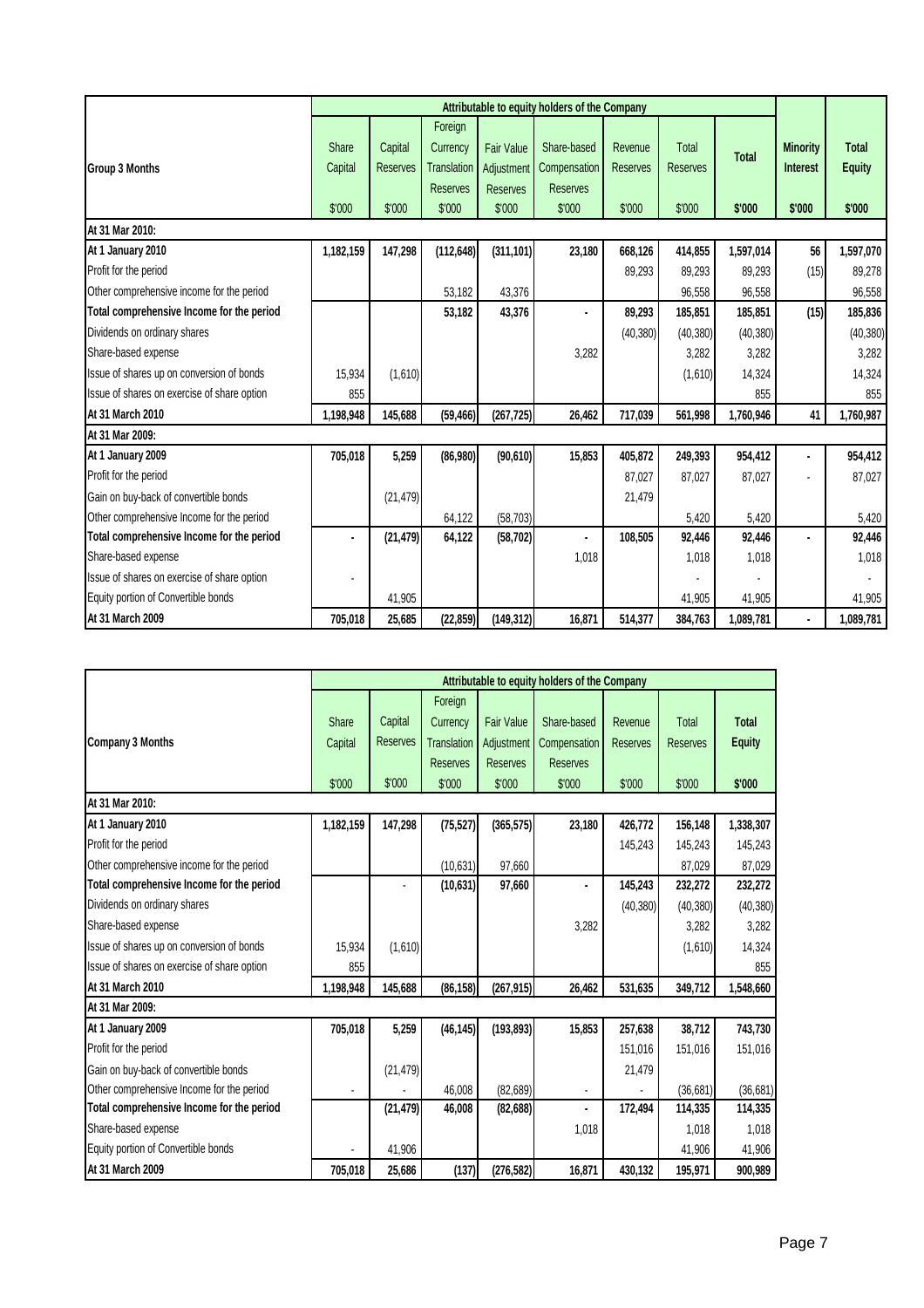1(d)(ii) Details of any changes in the company's share capital arising from rights issue, bonus issue, share buy-backs, exercise of share options or warrants, conversion of other issues of equity securities, issue of shares for cash or as consideration for acquisition or for any other purpose since the end of the previous period reported on. State also the number of shares that may be issued on conversion of all the outstanding convertibles, as well as the number of shares held as treasury shares, if any, against the total number of issued shares excluding treasury shares of the issuer, as at the end of the current financial period reported on and as at the end of the corresponding period of the immediately preceding financial year.

|                                              | <b>Jan - Mar 10</b> | Jan - Mar 09 |
|----------------------------------------------|---------------------|--------------|
| Issue of Shares upon conversion of Bonds     | 10.418.000          |              |
| Issue of shares on exercise of share options | 517.000             |              |

|                                                          | <b>Mar 10</b> | Mar 09      |
|----------------------------------------------------------|---------------|-------------|
| Shares to be issued upon exercise of:                    |               |             |
| Conversion right of convertible bonds                    | 335.114.038   | 118.371.958 |
| Share options                                            | 112.241.316   | 60.617.825  |
| Total no. of shares to be issued as at the end of period | 447,355,354   | 178,989,783 |

1(d)(iii) To show the total number of issued shares excluding treasury shares as at the end of the current financial period and as at the end of the immediately preceding year.

|                                                      | <b>Mar 10</b> | <b>Jun 09</b> |
|------------------------------------------------------|---------------|---------------|
| Issued, fully paid share capital:                    |               |               |
| Balance no. of shares as at the beginning of period  | 1,715,894,324 | 1,713,212,824 |
| <b>Issue of Shares for cash</b>                      | 273,459,000   |               |
| Issue of Shares under Scrip Dividend Scheme          | 5,633,004     |               |
| Issue of Shares on conversion of Bonds               | 18,879,644    |               |
| Addition on exercise of share options                | 5,282,009     | 2,681,500     |
| Total no. of shares outstanding as the end of period | 2,019,147,981 | 1,715,894,324 |

1(d)(iv) A statement showing all sales, transfers, disposal, cancellation and/or use of treasury shares as at the end of the current financial period reported on.

N/A

2. Whether the figures have been audited or reviewed and in accordance with which auditing standard or practice.

The financial statements presented above have not been audited or reviewed.

3. Where the figures have been audited or reviewed, the auditors' report (including any qualifications or emphasis of a matter).

N/A

4. Whether the same accounting policies and methods of computation as in the issuer's most recently audited annual financial statements have been applied.

 The adoption of the new and revised accounting standards that became applicable from 1 July 2009 did not result in substantial changes to the Group accounting policies, which are consistent with those used in the audited financial statements as at 30 June 2009.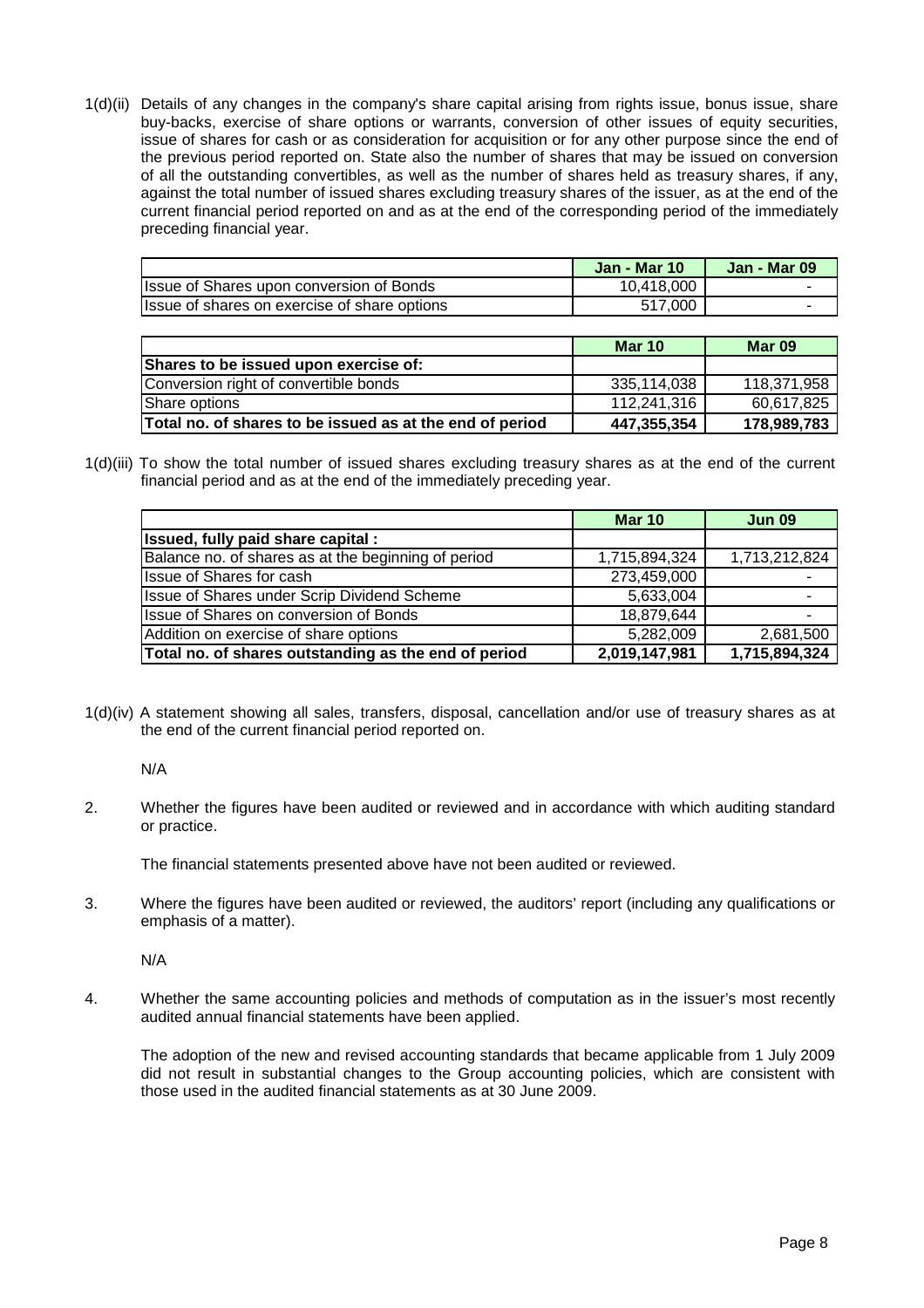5. If there are any changes in the accounting policies and methods of computation, including any required by an accounting standard, what has changed, as well as the reasons for, and the effect of, the changes.

 The Group has applied the same accounting policies in the preparation of the financial statements for the current reporting period as compared to the audited financial statements as at 30 June 2009.

6. Earnings per ordinary share of the Group for the current financial period reported and for the corresponding period of the immediately preceding financial year, after deducting any provision for preference dividends.

|                                                | <b>Group</b>                                     |                     |               |                           |  |  |
|------------------------------------------------|--------------------------------------------------|---------------------|---------------|---------------------------|--|--|
|                                                |                                                  | <b>Period Ended</b> |               | <b>Three Months Ended</b> |  |  |
|                                                | 31 Mar 09<br>31 Mar 10<br>31 Mar 09<br>31 Mar 10 |                     |               |                           |  |  |
| (a) Based on weighted average no. of shares    |                                                  |                     |               |                           |  |  |
| (cents/share)                                  | 13.34                                            | 11.99               | 4.42          | 5.08                      |  |  |
|                                                |                                                  |                     |               |                           |  |  |
| (b) Based on fully diluted basis (cents/share) | 11.68                                            | 7.00                | 4.08          | 3.60                      |  |  |
| Weighted average no. of shares applicable to   |                                                  |                     |               |                           |  |  |
| basic earnings per share                       | 2,003,170,717                                    | 1,713,297,963       | 2,018,781,314 | 1,713,212,824             |  |  |
| Weighted average no. of shares based on fully  |                                                  |                     |               |                           |  |  |
| diluted basis                                  | 2,294,339,589                                    | 1,816,696,990       | 2,390,365,835 | 1,799,017,589             |  |  |

- 7. Net asset value (for the Issuer and Group) per ordinary share based on the total number of issued shares excluding treasury shares of the issuer at the end of the:
	- (a) current financial period reported on; and
	- (b) immediately preceding financial year.

|                                                                                                      |           | <b>Group</b> | Company   |           |  |
|------------------------------------------------------------------------------------------------------|-----------|--------------|-----------|-----------|--|
|                                                                                                      | As at     | As at        | As at     | As at     |  |
| (In cents per share)                                                                                 | 31 Mar 10 | 30 Jun 09    | 31 Mar 10 | 30 Jun 09 |  |
| Net asset value (NAV) per ordinary<br>share based on issued share capital as<br>at end of the period | 69.78     | 53.52        | 76.27     | 53.67     |  |

The NAV for the Group before fair value adjustment reserve, goodwill and other intangibles increased from 71.44 cents/share in June 2009 to S\$1.00 /share in March 2010.

- 8. A review of the performance of the Group, to the extent necessary for a reasonable understanding of the Group's business. It must include a discussion of the following:
	- (a) any significant factors that affected the turnover, costs, and earnings of the Group for the current financial period reported on, including (where applicable) seasonal or cyclical factors; and
	- (b) any material factors that affected the cash flow, working capital, assets or liabilities of the Group during the current financial period reported on.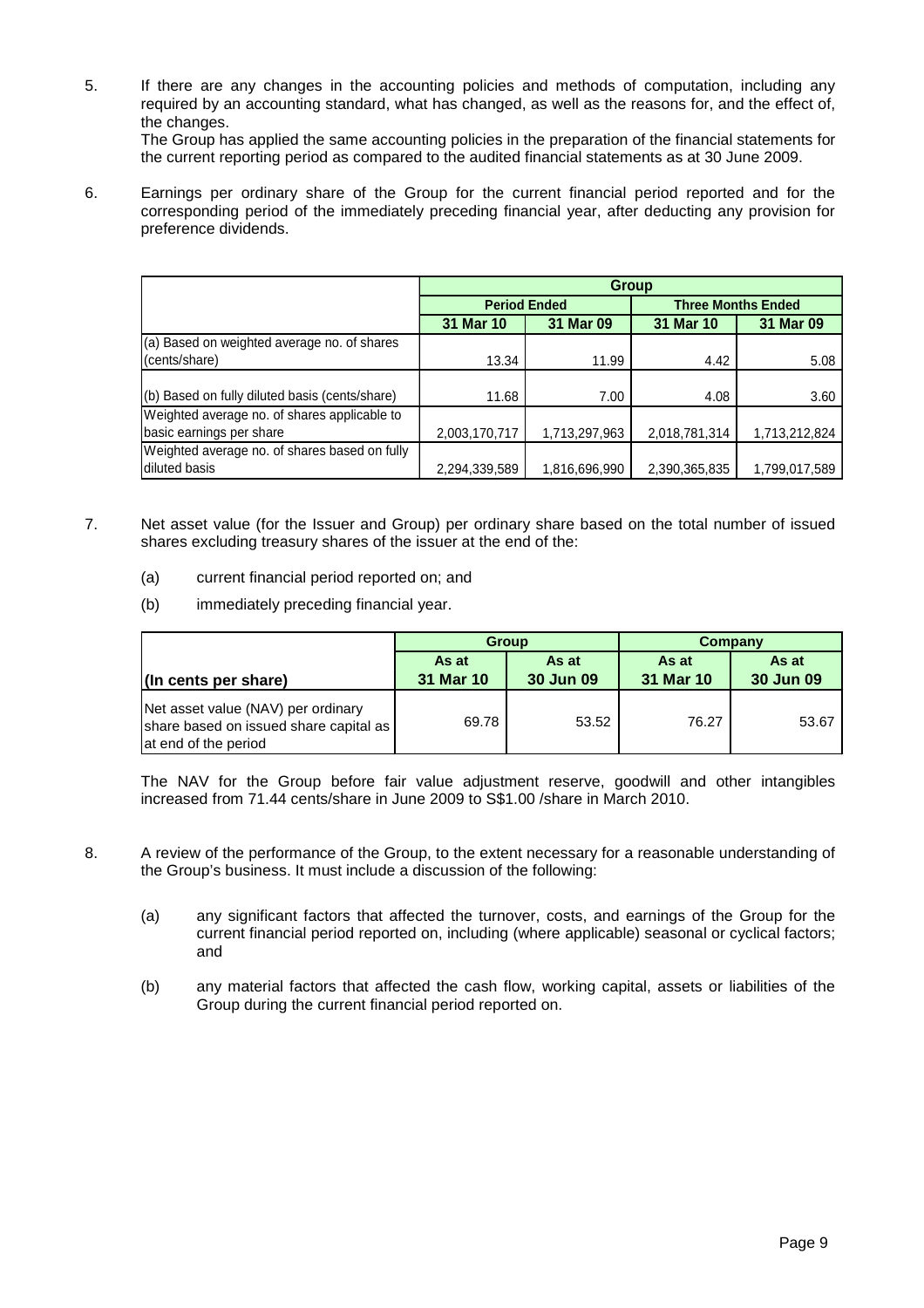# **Introduction**

Olam is a leading, global, integrated supply chain manager of agricultural products and food ingredients with operations in over 60 countries. Since the establishment of our business in 1989, we have evolved from a single country, single product trader to a multi-country, multi-product supply chain manager. Today, we manage an integrated supply chain for 20 agricultural products. As supply chain managers, we are engaged in the sourcing, processing, warehousing, transportation, shipping, distribution and marketing of these products from the farm gate in the producing countries to the factory gate of our customers in the destination markets while managing the risks at each stage of the supply chain. We organize the 20 products into 4 business segments as given below:

| <b>Business Segment</b>                         | <b>Products</b>                |
|-------------------------------------------------|--------------------------------|
| <b>Edible Nuts, Spices &amp; Beans</b>          | Cashews                        |
|                                                 | Peanuts                        |
|                                                 | Almonds                        |
|                                                 | Spices & Dehydrates            |
|                                                 | Sesame                         |
|                                                 | Beans - Pulses, Lentils & Peas |
| <b>Confectionery &amp; Beverage Ingredients</b> | Cocoa                          |
|                                                 | Coffee                         |
|                                                 | Sheanuts                       |
| <b>Food Staples &amp; Packaged Foods</b>        | Rice                           |
|                                                 | Sugar                          |
|                                                 | Wheat                          |
|                                                 | <b>Barley</b>                  |
|                                                 | <b>Palm Products</b>           |
|                                                 | Dairy Products                 |
|                                                 | Packaged Foods                 |
| <b>Industrial Raw Materials</b>                 | Cotton                         |
| (Earlier called the Fibre & Wood                | Wool                           |
| Products segment)                               | <b>Wood Products</b>           |
|                                                 | Rubber                         |

# **Background to analysing our Financial Statements**

### **Profitability**

- a. **Inclusion of results of companies acquired by the Group**: The results include proportionate share of profits of the joint venture, Nauvu Investments Pte. Ltd. and consolidated results of Industrias Martin Cubero (IMC), Olam Tomato Processors, Inc. (OTP) and Olam Almond Orchards (OAO). Therefore the consolidated results for 9M FY2010 are not strictly comparable to results of 9M FY2009.
- b. **Gross and Net Contribution:** We measure and track our profitability in terms of Gross Contribution (GC) and Net Contribution (NC) per ton of product supplied. For every transaction, we target a minimum net contribution per ton of product supplied based on the risks, complexities and value added services that we provide to our customers to meet their specific requirements. We are focused on enhancing these margins by providing value added services such as vendor managed inventory solutions (VMI), organic certification, traceability guarantees, fair trade produce certification (FTP), customised grades and quality, processed ingredients supply, proprietary market intelligence and risk management solutions.

GC is calculated as sale of goods, other income, less cost of goods sold (raw material costs plus other direct costs, including packing costs etc.), shipping and logistics expenses, claims and commission, bank charges, net measurement of derivative instruments, gain / loss on foreign exchange and share of gain / loss from jointly controlled entities / associates. For the purposes of determining Net Contribution, finance costs excluding interest on debt for fixed capital investments, net of interest income are reduced from the GC. For analyzing the performance of the group, share of jointly controlled entities / associates has been included in the GC and NC along with proportionate share of volumes.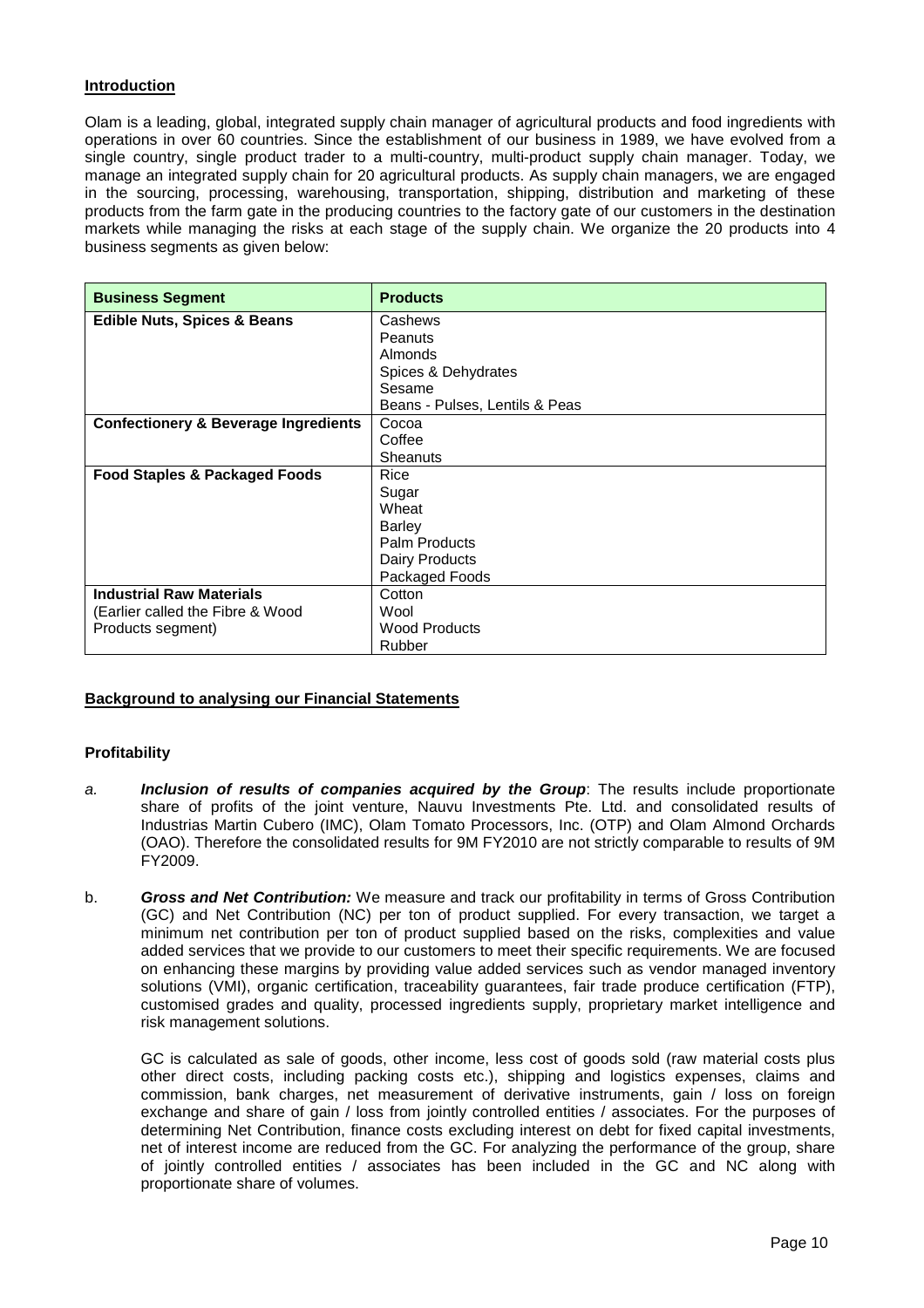- c. **Volumes:** Volumes include proportionate share of volumes from the jointly controlled entities / associates. The second key driver to our profitability is the volume of products supplied. Given our integration and end-to-end supply chain capabilities, we seek to match the supply of our products with demand from our customers. The volume of agricultural products that we supply is largely within our control and is a function of the strength of our supply chain infrastructure in the origins (producing countries) and the markets (consuming countries).
- d. **Seasonality:** Production of agricultural products is seasonal in nature. The seasonality of the products in our portfolio depends on the location of the producing country. The harvesting season for most of the agricultural products for countries situated in the northern hemisphere generally falls between October and March. Countries in the southern hemisphere have harvesting seasons between April and September. It is also not unusual to experience both delays as well as early starts to the harvesting seasons in these countries based on actual weather patterns in a particular year. In addition to an early or delayed harvesting season, the precise timing and size of arrivals of these products can also vary based on the farmer's selling decisions, which are mainly a function of his view on prices and his inventory holding capacity. The majority of our origins are located in the northern hemisphere. Consequently, our earnings tend to be relatively higher in the Second Half of the Financial Year (January to June) compared to the First Half of the Financial Year (July to March).

| Q1          | Q2         | $1St$ Half   | Q3          | Q4          | $2nd$ Half |
|-------------|------------|--------------|-------------|-------------|------------|
| July - Sept | Oct - Dec  | $July - Dec$ | Jan - March | $Ar - June$ | Jan - June |
| $5 - 10\%$  | $25 - 30%$ | $30 - 40%$   | $35 - 40%$  | $25 - 30%$  | $60 - 70%$ |

### **Balance Sheet and Cash Flow Statement**

The Group employs substantial amount of working capital in funding its inventories, trade and other receivables, margin account from brokers, advance payment to suppliers, trade payables and accruals. The working capital fluctuates due to volume and prices of agricultural commodities. This may cause increase / decrease in funds used in operations. The changes in working capital are not permanent deployment as it gets converted into cash when the goods are delivered to customers and monies are collected from them.

# **Profit and Loss Statement**

The Company has increased sales volume, sales revenue and net profit after tax by 19.8%, 19.1% and 30.1% respectively in 9M FY2010 compared to 9M FY2009.

During the period, the Company has completed the Purchase Price Allocation ("PPA") exercise for the recently acquired tomato paste manufacturing facility (OTP) in California and the Almond Orchards in Australia resulting in an aggregate exceptional gain of S\$96.6 million in the form of negative goodwill, net of transactional expenses. Last year's results for the corresponding period included an exceptional gain of S\$80.5 million on account of repurchase of Convertible Bonds.

Excluding the exceptional gains in both the periods, net profit after tax increased by 36.7% from S\$124.8 million in 9M FY2009 to S\$ 170.6 million in 9M FY2010.

For the quarter, excluding the exceptional gains in both the periods, net profit after tax increased by 34.2% from S\$62.4 million to S\$83.8 million.

The Company reports its results across four business segments. The Company has delivered strong performance in all four business segments in 9M FY2010. Three of the four segments, namely the Edible Nuts, Spices & Beans segment (comprising six agri-commodities), the Confectionery & Beverage Ingredients segment (comprising three agri-commodities) and the Food Staples & Packaged Food segments (comprising seven agri-commodities) together constitute the food category of our portfolio. The demand for the products in these three segments, which accounted for 82.2% of our revenue in 9M FY2010, held up well. Sales Volume for these three segments increased by 20.2% in 9M FY2010 compared to 9M FY2009. The combined Net contribution for these three segments increased by 30.2% in 9M FY2010 compared to 9M FY2009.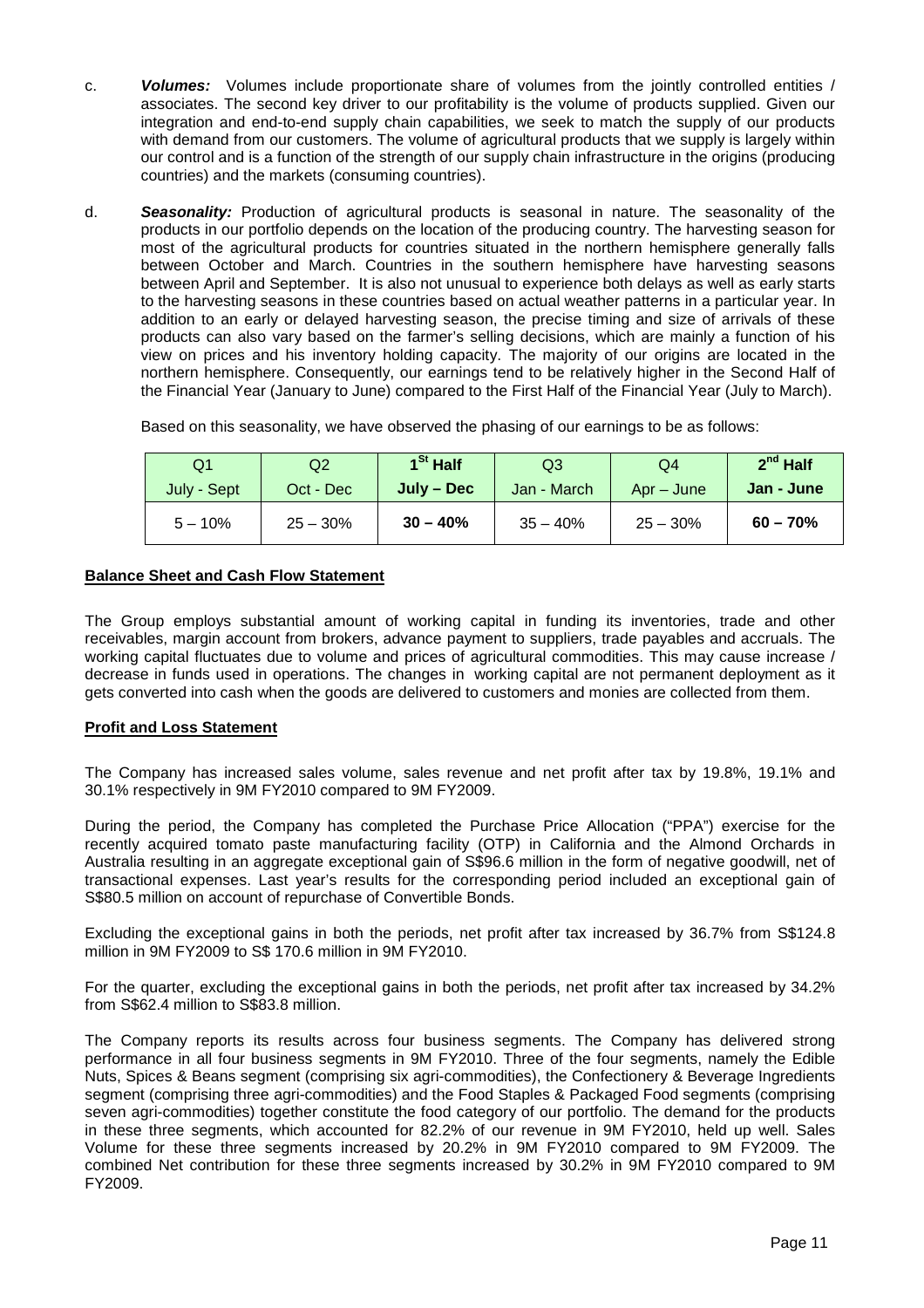The fourth segment, the Industrial Raw Materials segment includes four agri-commodities, namely Cotton, Wool, Rubber and Wood Products. This segment accounted for 17.8% of our revenue in 9M FY2010. Sales Volume for the segment increased by 18.0% in 9M FY2010 compared to 9M FY2009. The Net contribution for the segment increased by 24.8% in 9M FY2010 compared to 9M FY2009.

The following table provides the segmental breakdown on Sales Volume, Sales Revenue, Gross Contribution (GC) and Net Contribution (NC) for 9M FY2010:

|                                  |               | <b>Gross Contribution (GC)</b><br><b>Sales Revenue</b><br><b>Sales Volume</b><br>(in S\$'000)<br>(in S\$'000)<br>(in Metric Tons) |               | <b>Net Contribution</b><br>(NC) (in S\$'000) |               |               |               |                   |
|----------------------------------|---------------|-----------------------------------------------------------------------------------------------------------------------------------|---------------|----------------------------------------------|---------------|---------------|---------------|-------------------|
| Segment                          | <b>Mar 10</b> | Mar <sub>09</sub>                                                                                                                 | <b>Mar 10</b> | <b>Mar 09</b>                                | <b>Mar 10</b> | <b>Mar 09</b> | <b>Mar 10</b> | Mar <sub>09</sub> |
| <b>Edible Nuts, Spices &amp;</b> |               |                                                                                                                                   |               |                                              |               |               |               |                   |
| <b>Beans</b>                     | 767,853       | 617,742                                                                                                                           | 1,010,702     | 802,559                                      | 146,106       | 114,576       | 130,310       | 97,603            |
| Per ton (S\$)                    |               |                                                                                                                                   |               |                                              | 190           | 185           | 170           | 158               |
| Confectionery &                  |               |                                                                                                                                   |               |                                              |               |               |               |                   |
| <b>Beverage Ingredients</b>      | 1,013,633     | 965,375                                                                                                                           | 2,956,921     | 2,584,856                                    | 211,139       | 194,341       | 146,801       | 123,517           |
| Per ton (S\$)                    |               |                                                                                                                                   |               |                                              | 208           | 201           | 145           | 128               |
| <b>Food Staples &amp;</b>        |               |                                                                                                                                   |               |                                              |               |               |               |                   |
| <b>Packaged Foods</b>            | 2,412,753     | 1,907,354                                                                                                                         | 2,053,324     | 1,679,848                                    | 211,788       | 159,606       | 192,187       | 139,447           |
| Per ton (S\$)                    |               |                                                                                                                                   |               |                                              | 88            | 84            | 80            | 73                |
| <b>Industrial Raw</b>            |               |                                                                                                                                   |               |                                              |               |               |               |                   |
| Materials*                       | 966,876       | 819,392                                                                                                                           | 1,300,287     | 1,081,743                                    | 138,489       | 122,474       | 97,230        | 77,916            |
| Per ton (S\$)                    |               |                                                                                                                                   |               |                                              | 143           | 149           | 101           | 95                |
| Total                            | 5,161,115     | 4,309,863                                                                                                                         | 7,321,234     | 6,149,006                                    | 707,522       | 590,997       | 566,528       | 438,483           |
| Per ton (S\$)                    |               |                                                                                                                                   |               |                                              | 137           | 137           | 110           | 102               |

### **Cumulative**

**Quarter**

|                                  |               | <b>Sales Volume</b><br>(in Metric Tons) | <b>Sales Revenue</b><br>(in S\$'000) |               | <b>Gross Contribution (GC)</b><br>(in S\$'000) |               | <b>Net Contribution</b><br>(NC) (in S\$'000) |               |
|----------------------------------|---------------|-----------------------------------------|--------------------------------------|---------------|------------------------------------------------|---------------|----------------------------------------------|---------------|
| <b>Segment</b>                   | <b>Mar 10</b> | <b>Mar 09</b>                           | <b>Mar 10</b>                        | <b>Mar 09</b> | <b>Mar 10</b>                                  | <b>Mar 09</b> | <b>Mar 10</b>                                | <b>Mar 09</b> |
| <b>Edible Nuts, Spices &amp;</b> |               |                                         |                                      |               |                                                |               |                                              |               |
| <b>Beans</b>                     | 256,843       | 223,623                                 | 311,021                              | 277,558       | 58,813                                         | 46,780        | 56,740                                       | 44,204        |
| Per ton (S\$)                    |               |                                         |                                      |               | 229                                            | 209           | 221                                          | 198           |
| <b>Confectionery &amp;</b>       |               |                                         |                                      |               |                                                |               |                                              |               |
| <b>Beverage Ingredients</b>      | 426,821       | 409,828                                 | 1,305,755                            | 1,139,872     | 71,849                                         | 68,515        | 50,747                                       | 42,041        |
| Per ton (S\$)                    |               |                                         |                                      |               | 168                                            | 167           | 119                                          | 103           |
| <b>Food Staples &amp;</b>        |               |                                         |                                      |               |                                                |               |                                              |               |
| <b>Packaged Foods</b>            | 799,153       | 612,465                                 | 689.885                              | 570,209       | 69,053                                         | 52,719        | 63,570                                       | 46,750        |
| Per ton (S\$)                    |               |                                         |                                      |               | 86                                             | 86            | 80                                           | 76            |
| <b>Industrial Raw</b>            |               |                                         |                                      |               |                                                |               |                                              |               |
| Materials*                       | 332,340       | 254,491                                 | 404,859                              | 301,713       | 49,143                                         | 41,196        | 34,377                                       | 24,589        |
| Per ton (S\$)                    |               |                                         |                                      |               | 148                                            | 162           | 103                                          | 97            |
| Total                            | 1,815,157     | 1,500,407                               | 2,711,520                            | 2,289,352     | 248,858                                        | 209,210       | 205,434                                      | 157,584       |
| Per ton (S\$)                    |               |                                         |                                      |               | 137                                            | 139           | 113                                          | 105           |

\*Sales volume for Wood Products is measured in cubic meters.

A brief segmental review for 9M FY2010 is given below:

### **Edible Nuts, Spices & Beans**

The Edible Nuts, Spices & Beans segment recorded a volume growth of 24.3% and revenue growth of 25.9% in 9M FY2010. Net Contribution (NC) increased by 33.5% to S\$130.3 million from S\$97.6 million in 9M FY2009. NC per ton improved by 7.4% to reach S\$169.7 from S\$158.0 last year. Strong contribution from spices & dehydrates, cashew, peanuts and sesame contributed to the increase in the Volumes and NC for this segment. Our new cashew pre-clean line in the US was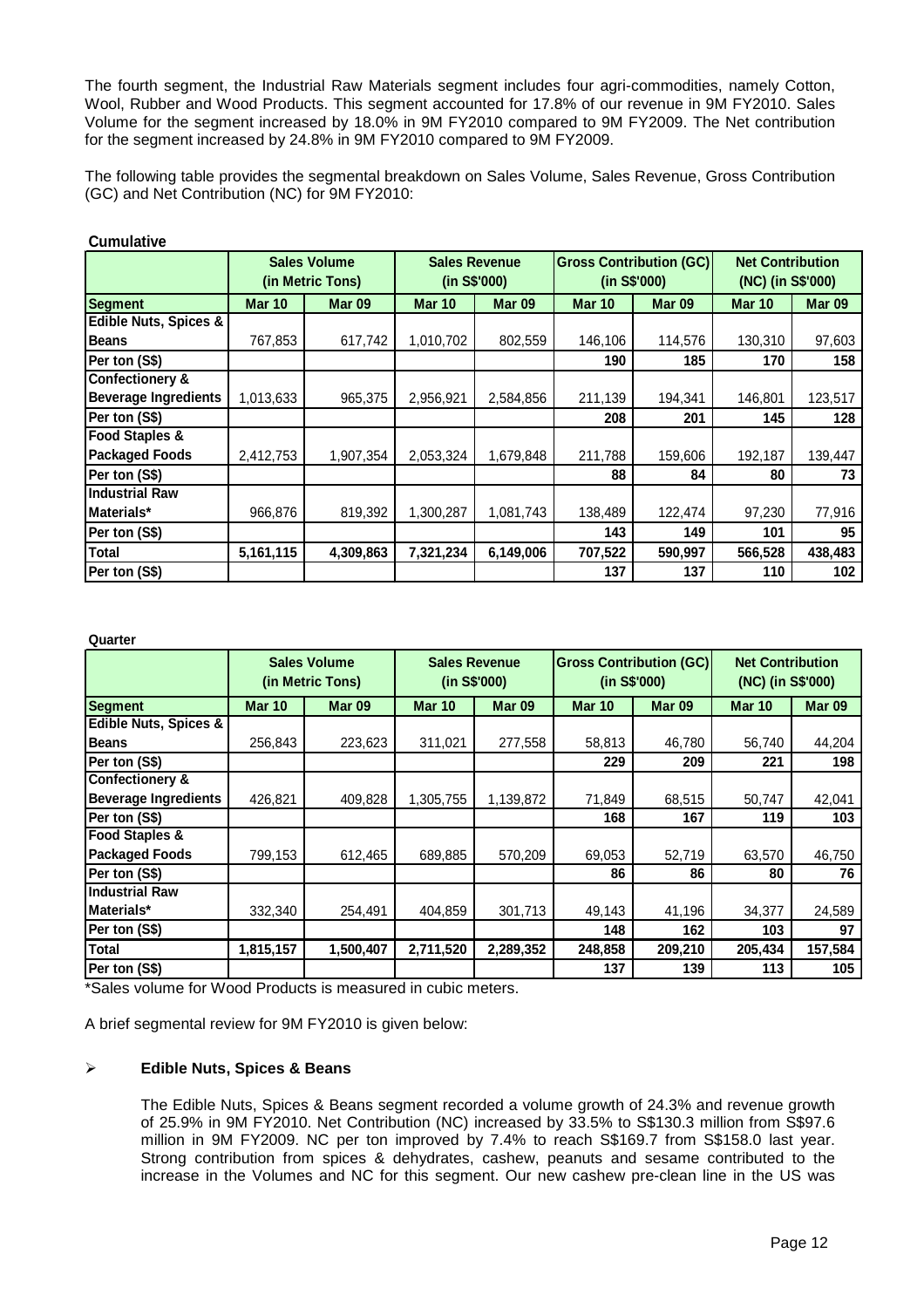successfully commissioned during this quarter and we also secured our first pre-cleaning outsourcing contract from a large roaster. In addition, we commenced work on our two new cashew mechanical processing factories in Nigeria and Cote d'Ivoire during this quarter. The 12,000 hectares of peanuts that we planted in Argentina as part of our upstream initiatives are developing well given favorable growing conditions during this period.

During Q3 FY2010, we completed the acquisition of 3,853 hectares of planted almond orchards and 48,259 mega litres of permanent water rights in Australia for a consideration of A\$160 million. This complements the previously announced acquisition of 8,096 hectares of almond orchards from Timbercorp Limited making Olam the  $2^{nd}$  largest almond orchard owner in the world. We are in the process of the harvesting of almonds for the current cropping season.

The spices and dehydrates business continued to perform well during the quarter with whole pepper, ground spices, dehydrated garlic and tomato paste contributing strongly to this segment's performance.

### **Confectionery and Beverage Ingredients**

The Confectionery and Beverage Ingredients segment reported a 5.0% increase in volumes and a 14.4% increase in revenue in 9MFY0910. NC rose by 18.9% to S\$146.8 million in 9M FY2010 from S\$123.5 million in 9M FY2009 with NC per ton increasing from S\$127.9 per ton to S\$144.8 per ton.

In line with expectations, the volume growth in this segment was only 4.1% for Q3FY2010 on the back of short crops in Cocoa in Ivory Coast and Coffee in Colombia. Cocoa had a very strong quarter with broad based performance in our key origins including Indonesia, Cote d'Ivoire, Ghana, Nigeria and Cameroon and marketing operations in the US and Europe. A new cocoa powder plant was commissioned in Nigeria during the quarter. This would now allow us to supply a higher quality cocoa powder to the domestic market. After a brief decline, cocoa prices increased again to their highs and supply issues continue to remain a concern for cocoa amidst steadily improving demand for beans. Imposition of export tax in Indonesia to promote domestic cocoa processing has added further uncertainty to the markets and has kept prices firm.

Coffee prices declined as the markets are pricing in the expected increased supply from new crop arrivals in Brazil. Our coffee origin operations in Brazil, Cote d'Ivoire, Cameroon, India, and Indonesia have all performed well during this period. Our upstream initiative in Laos for coffee is progressing well with planting completed for 560 hectares.

Margins from this segment have improved significantly during this period driven by a) strengthening of differentials since near term supply of both these products remains very tight, and b) providing various value added services to our customers. This has contributed to NC per ton improving by 13.2% for this segment.

# **Food Staples and Packaged Foods Business**

Sales volume and revenue from the Food Staples & Packaged Foods segment increased by 26.5% and 22.2% respectively in 9M FY2010. NC increased 37.8% to S\$192.2 million from S\$139.4 million in 9M FY2009. The NC per ton for the segment increased from S\$73.1 per ton to S\$79.7 per ton.

Rice, Sugar, Dairy, Grains, Palm and Packaged Food Business registered strong performances during the quarter. We completed the acquisition of a wheat mill in Nigeria (Crown Flour Mills). The wheat milling operations are being streamlined and the integration of the marketing operations with our existing distribution network is in progress. Initial results have been very encouraging with improvements seen in both processing efficiency and in sales volumes. There has been a significant strengthening of Dairy prices during this period on account of increase in demand as well as auction milk price increases announced in New Zealand by Fonterra. Sugar prices on the other hand experienced a sharp correction during this quarter.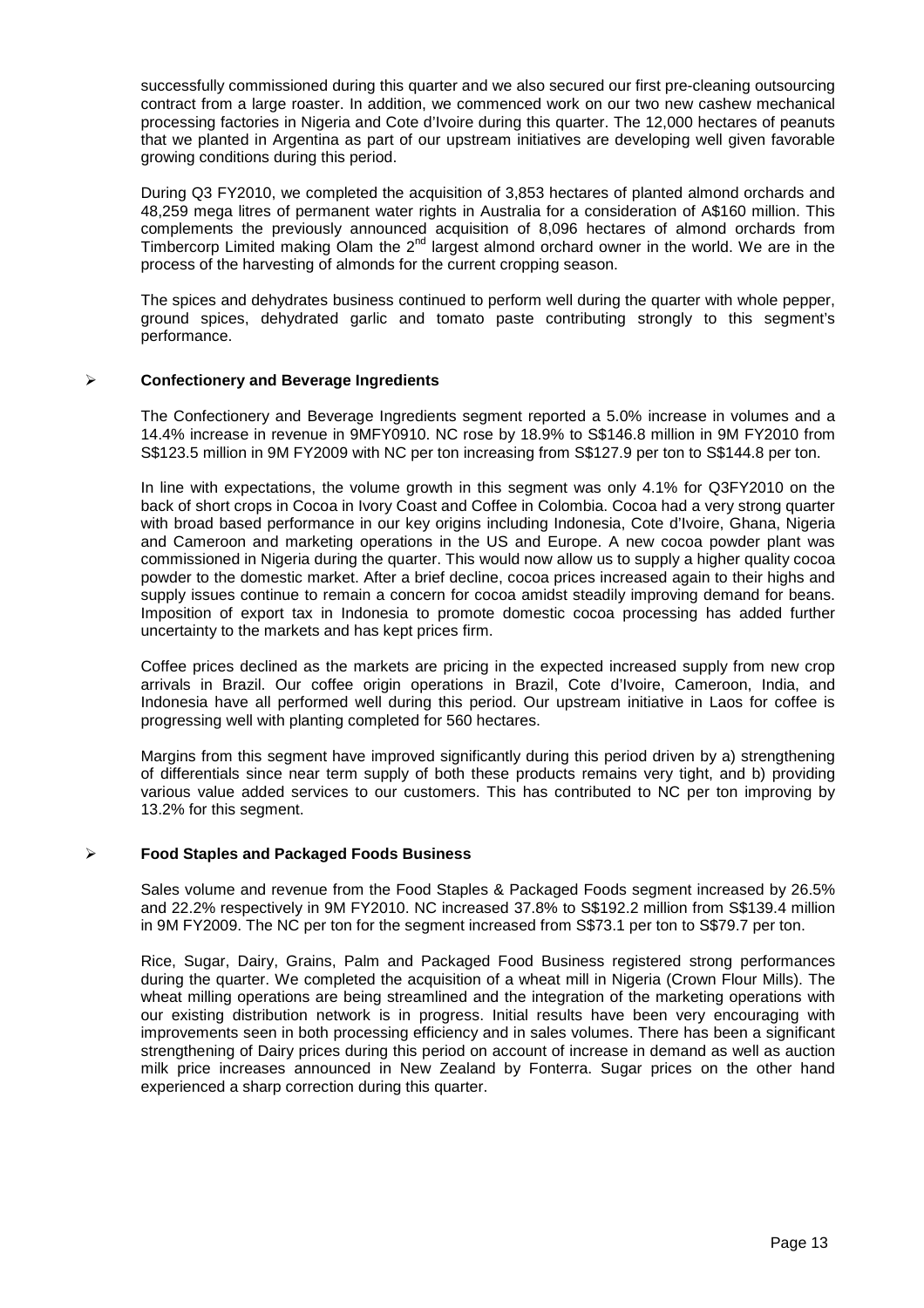### **Industrial Raw Materials**

In the Industrial Raw Materials segment, volumes increased by 18.0% as demand began to pick up during the quarter after three consecutive quarters of declining demand. NC increased by 24.8% to S\$97.2 million while NC per ton improved to S\$100.6 from S\$95.1 in 9M FY2010 compared to 9M FY2009.

The exit of certain key suppliers in the cotton business following the economic crisis has enabled us to increase our market share leading to increased volumes for Q3 FY2010. The strong revival in demand for cotton has rallied cotton prices to over USc 85 per lb during this quarter, the highest level seen for the last two years. This rally was further supported by the ban on exports of cotton by India. All this has contributed to a strong and broad based performance from cotton. The wool business out of Australia has also seen significant growth in volumes and margins during this period.

With the improving global economy, the wood products business has also seen a revival in demand in the Asian markets. We have also increased our product offering by supplying teak wood from Costa Rica which has been well received in the Indian market. Our forestry and saw milling operations in Gabon and our origination operations in Cote d'Ivoire, Tanzania and Mozambique have also done well during this period.

### **Costs and Expenses**

- Q3 FY2010: SG&A of S\$98.1 million for Q3 FY2010 was 24.6% higher than the corresponding quarter in FY2009, mainly on account of increased overheads for recently acquired businesses.
- 9M FY2010: SG&A increased by 24.7% to S\$337.3 million in 9M FY2010 over the corresponding period in FY2009.

# **Taxation**

- Q3 FY2010: Taxes increased to S\$10.4 million for Q3 FY2010 as compared to S\$5.7 million for Q3 FY2009.
- 9M FY2010: Taxes increased to \$S21.4 million for 9M FY2010 as compared to S\$15.1 million for 9M FY2009.

### **Net profit after tax**

- Q3 FY2010: Net profit after tax increased by 2.6% to S\$89.3 million for Q3 FY2010 from S\$87.0 million in Q3 FY2009. Excluding exceptional gains in both periods, profit after tax increased by 34.2% to S\$ 83.8 million from S\$62.4 million in Q3 FY 2009.
- 9M FY2010: Net profit after tax increased by 30.1% to S\$267.2 million for 9M FY2010 from S\$205.3 million in 9M FY2009. Excluding exceptional gains in both periods, profit after tax increased by 36.7% to S\$170.6 million from S\$124.8 million in 9M FY2009.

### **Balance Sheet & Cash Flow**

During 9M FY2010, the industry experienced volatility in the prices of various commodities. The application of Hedge Accounting provisions under FRS39 affects equity and fair value of derivative financial instruments under current assets and current liabilities. Since we participate in this industry as supply chain managers and not as positional / directional traders, this has had limited impact on the profitability of the Group.

### **Property, plant and equipment**

During 9M FY2010, property, plant and equipment increased from S\$534.0 million to S\$1,177.0 million. Of the increase of S\$643.0 million, S\$586.6 million was on account of the acquisition of the tomato processing assets in California, almond orchard assets purchase in Australia and the acquisition of Crown Flour Mills in Nigeria.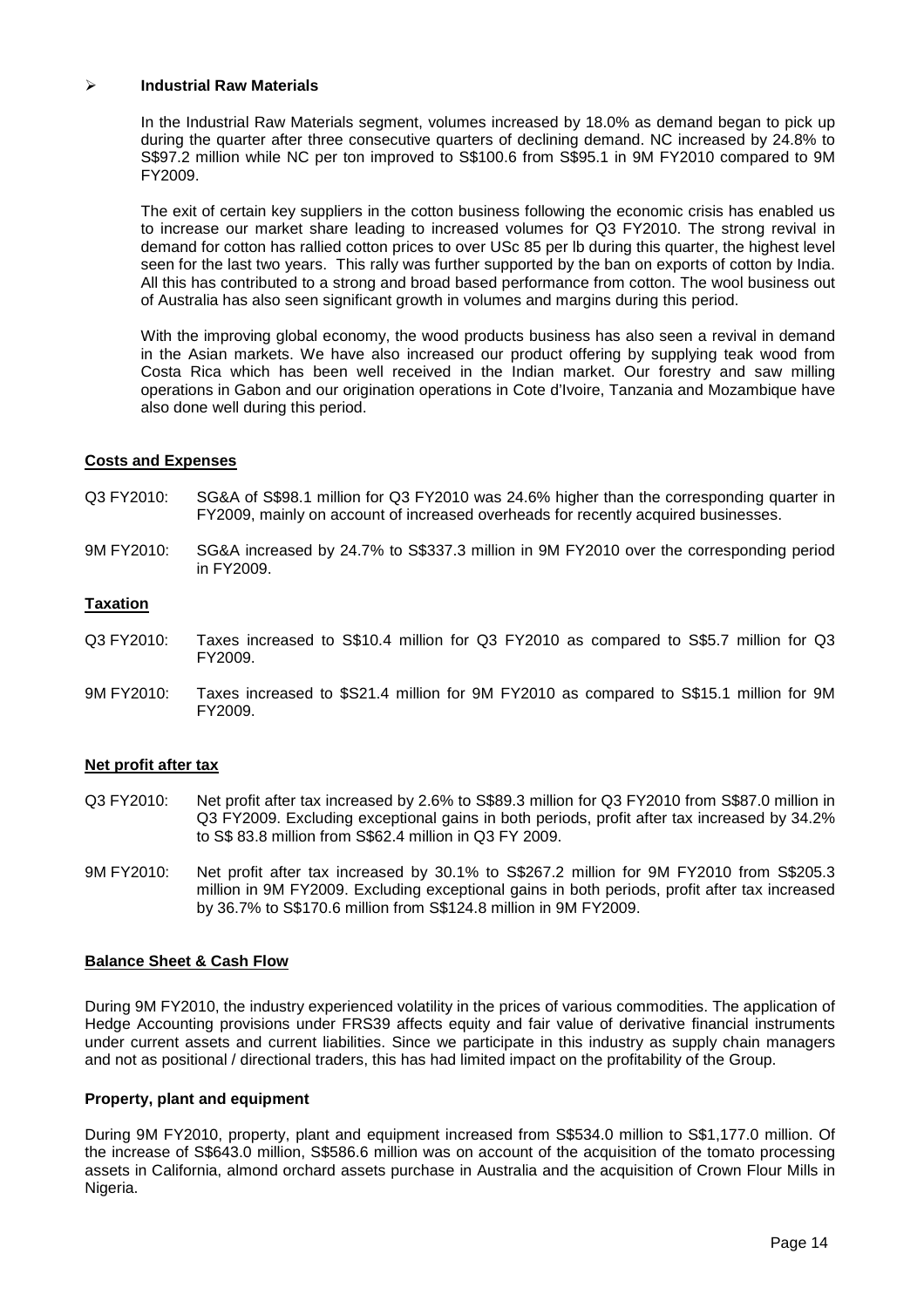### **Intangible Assets**

During 9M FY2010, intangible assets increased from S\$127.5 million to S\$351.9 million. The increase is mainly on account of the investment in permanent water rights in Almond Orchards in Australia.

### **Investment in Associates**

During 9M FY2010, investment in associates increased from S\$106.5 million to S\$288.5 million. The increase is mainly on account of Olam's direct acquisition of an additional stake in PureCircle's placement of new shares. The Company also acquired Wilmar's stake in PureCircle. The total investment in PureCircle is S\$168.7 million.

The Company also invested S\$14.5 million representing a 14.35% equity investment in New Zealand Dairy Farming Systems Uruguay.

### **Current Assets**

### **Debtors Analysis**

Debtor days in 9M FY2010 decreased to 20 days as compared to 31 days as at 30 June 2009.

### **Stocks**

Stock turnover days increased to 106 days as compared to 92 days as at 30 June 2009. Stock value increased by S\$590.0 million to S\$2,556.4 million from S\$1,966.4 million as on 30 June 2009.

### **Advance to Suppliers**

Advance to Suppliers days increased to 18 days in 9MFY2010 from 13 days as at 30 June 2009. The advances increased from S\$277.7 million in FY2009 to S\$437.7 million in 9M FY2010.

### **Cash and Fixed Deposits**

Cash and Fixed Deposits decreased by 2.5% to S\$520.5 million as on 31 March 2010 from S\$533.8 million as on 30 June 2009.

#### **Borrowings**

Borrowings increased to S\$4,327.5 million as of end of March 2010 from S\$3,174.2 million as of 30 June 2009 in line with the growth in the business and investments in upstream and midstream assets. The borrowings net of cash and cash equivalents amounted to S\$3,807.0 million as compared to S\$2,640.4 million as at 30 June 2009. During the quarter the company issued S\$250 million 4.07% Notes due 2013 under our Multicurrency Medium Term Note Programme (the "**MTN Programme**"). Proceeds from the issue will be used to refinance the Company's existing borrowings, for the purpose of the Company's working capital requirements and general corporate purposes.

## **Non-current liabilities - Convertible Bonds**

The amount in the balance sheet represents the debt component along with accrued interest for the outstanding Convertible Bonds of principal value US\$121.4 million issued in FY2009 and Convertible Bonds issued in Q3 FY 2010 with a principal value of US\$500 million.

### **Equity**

Total share capital and reserves (before fair value adjustment reserve) increased by 65.5% from S\$1,225.8 million as of 30 June 2009 to S\$2,028.7 million as of 31 March 2010.

During 9M FY2010, the Company issued 303,253,657 shares for cash, on conversion of bonds, exercise of share options and as part of scrip dividend scheme.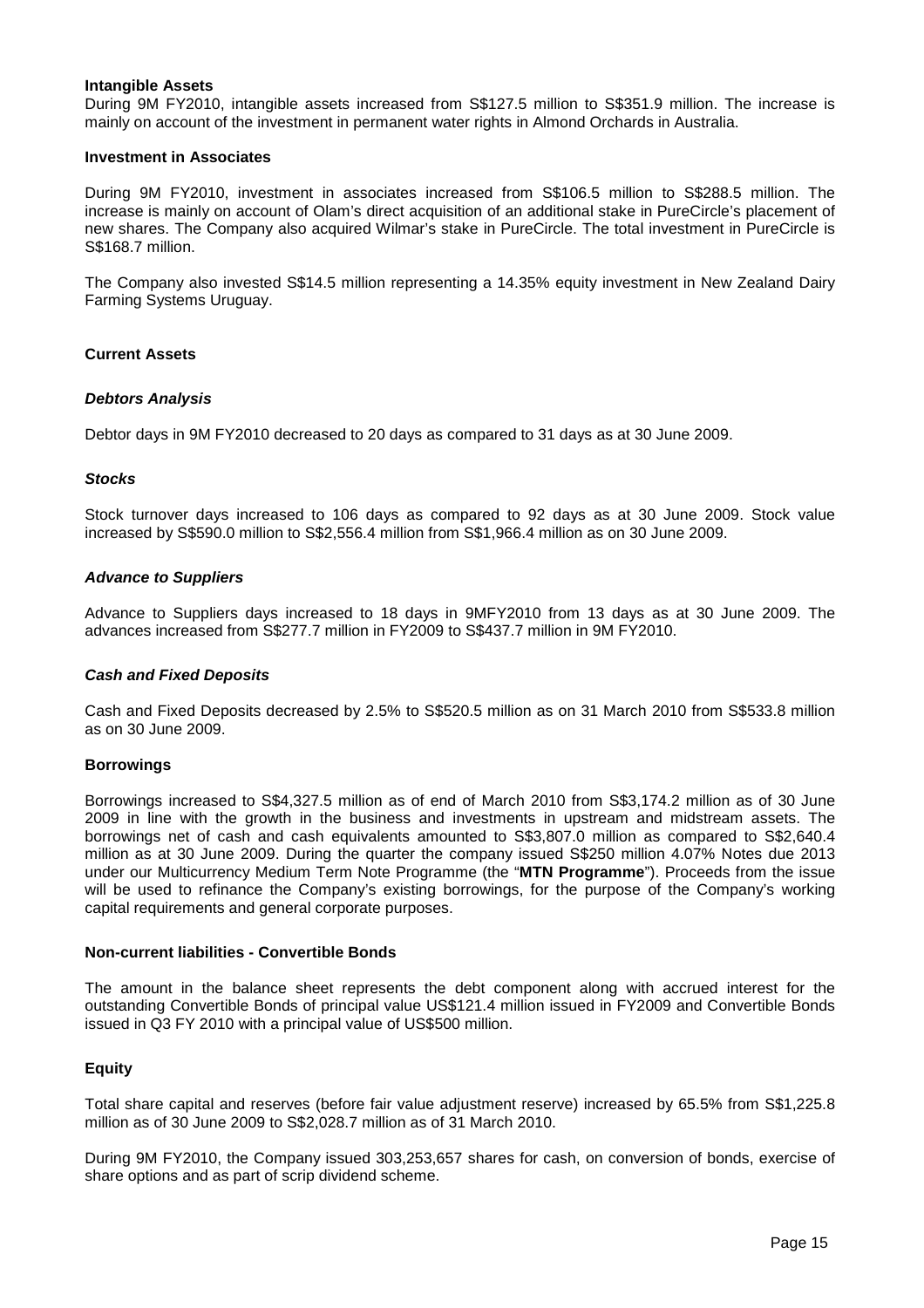9. Where a forecast, or a prospect statement, has been previously disclosed to shareholders, any variance between it and the actual results.

There was no forecast made by the Company.

10. A commentary at the date of the announcement of the significant trends and competitive conditions of the industry in which the Group operates and any known factors or events that may affect the Group in the next reporting period and the next 12 months.

During the period, the Company announced a number of acquisitions. The completion of these transactions is subject to certain closing conditions and approvals from relevant authorities. As such, the outcome of these transactions is uncertain until these conditions and approvals are met or have been granted.

Given the good performance achieved in 9M FY2010 and the continued execution of its long term strategic growth plan, the Group is on track to achieving its growth targets for FY2010.

11. Dividend

(a) Current Financial Period Reported On 31 March 2010

Any dividend recommended for the current financial period reported on?

N.A.

(b) Corresponding Period of the Immediately Preceding Financial Year.

Any dividend declared for the corresponding period of the immediately preceding financial year?

None

(c) Whether the dividend is before tax, net of tax or tax exempt. If before tax or net of tax, state the tax rate and the country where the dividend is derived. (If the dividend is not taxable in the hands of shareholders, this must be stated).

N.A.

(d) Date payable

N.A.

(e) Books closure date

N.A.

12. If no dividend has been declared/recommended, a statement to that effect.

N.A.